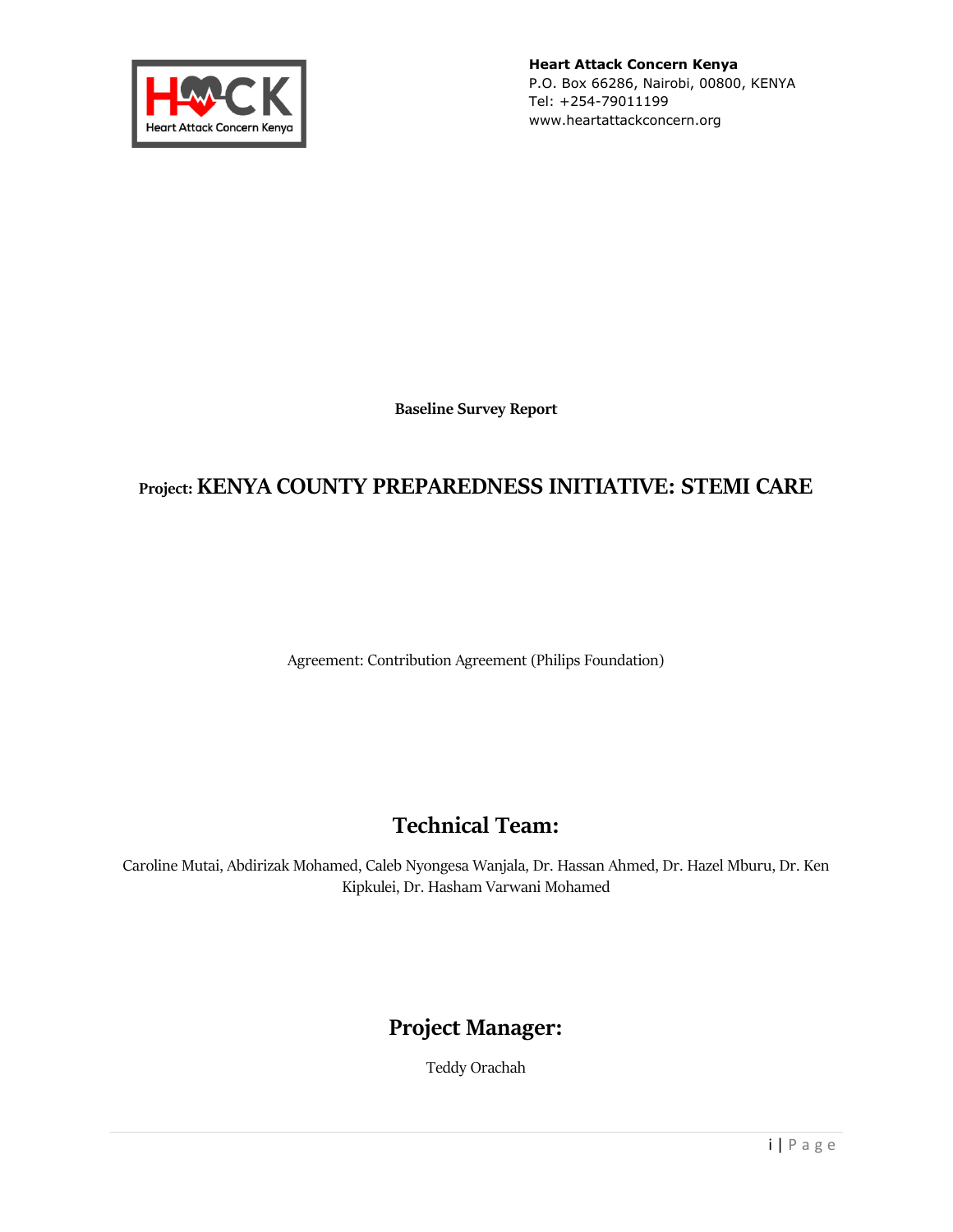#### <span id="page-1-0"></span>**TABLE OF CONTENTS**

| 1.       |  |  |  |  |  |  |  |  |  |
|----------|--|--|--|--|--|--|--|--|--|
| 1.1.     |  |  |  |  |  |  |  |  |  |
| 1.1.1.   |  |  |  |  |  |  |  |  |  |
| 1.1.2.   |  |  |  |  |  |  |  |  |  |
| 1, 2,    |  |  |  |  |  |  |  |  |  |
| 1, 2, 1, |  |  |  |  |  |  |  |  |  |
| 2.       |  |  |  |  |  |  |  |  |  |
| 2.1.     |  |  |  |  |  |  |  |  |  |
| 2.2.     |  |  |  |  |  |  |  |  |  |
| 2.2.1.   |  |  |  |  |  |  |  |  |  |
| 2.3.     |  |  |  |  |  |  |  |  |  |
| 2.4.     |  |  |  |  |  |  |  |  |  |
| 3.       |  |  |  |  |  |  |  |  |  |
| 3.1.     |  |  |  |  |  |  |  |  |  |
| 3.2.     |  |  |  |  |  |  |  |  |  |
| 3.3.     |  |  |  |  |  |  |  |  |  |
| 3.4.     |  |  |  |  |  |  |  |  |  |
| 4.       |  |  |  |  |  |  |  |  |  |
| 5.       |  |  |  |  |  |  |  |  |  |
|          |  |  |  |  |  |  |  |  |  |
| 1.       |  |  |  |  |  |  |  |  |  |
| 1.1.     |  |  |  |  |  |  |  |  |  |
| 1, 2,    |  |  |  |  |  |  |  |  |  |
| 1.3.     |  |  |  |  |  |  |  |  |  |
| 1.4.     |  |  |  |  |  |  |  |  |  |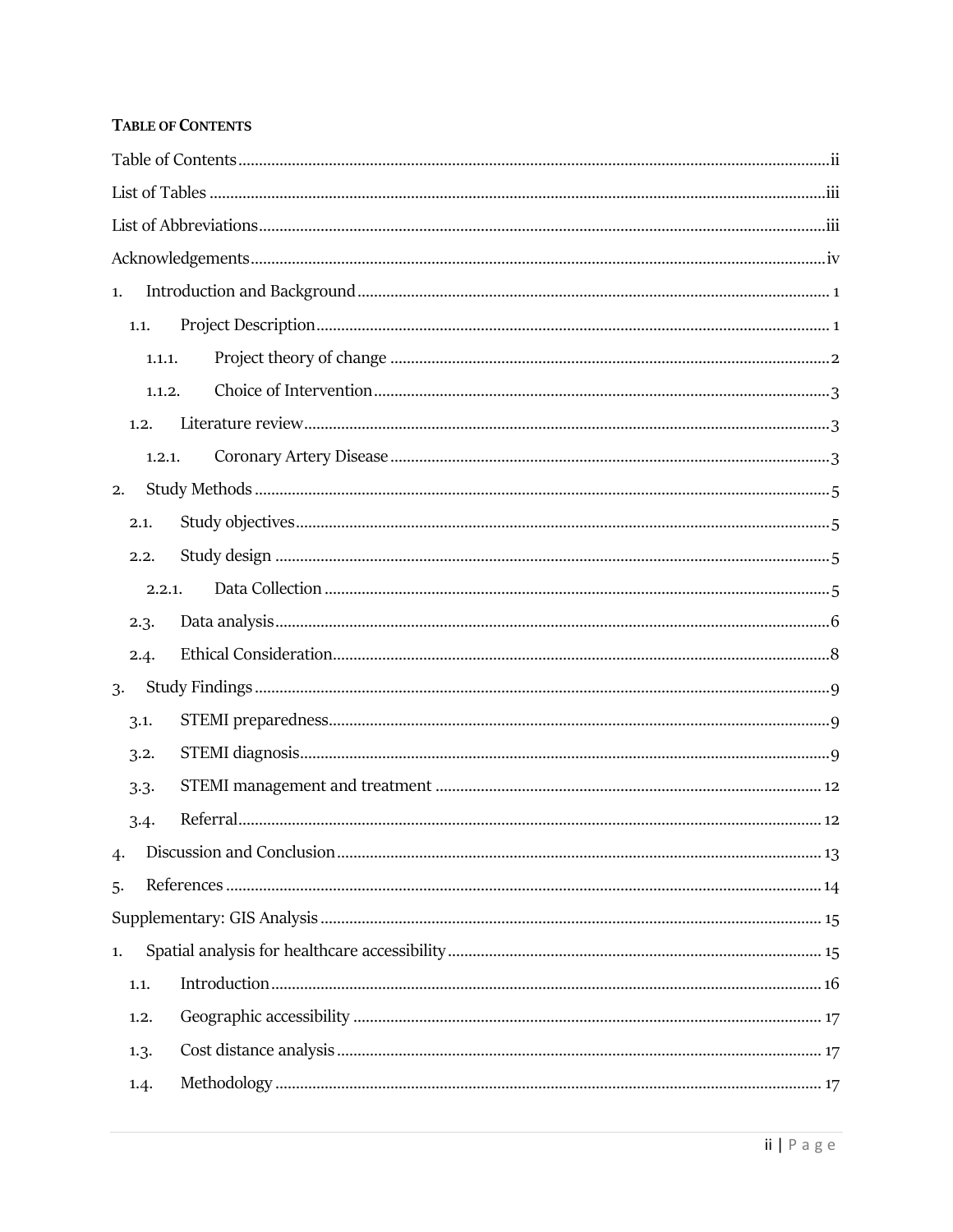### <span id="page-2-0"></span>**LIST OF TABLES**

| Table 1: The elements for facility level preparedness for Acute Coronary Care that were assessed during the |  |
|-------------------------------------------------------------------------------------------------------------|--|
|                                                                                                             |  |
| Table 2: The level of heart attack management preparedness in the 6 County hospitals assessed in the HACK   |  |
|                                                                                                             |  |

#### <span id="page-2-1"></span>**LIST OF ABBREVIATIONS**

| <b>ACS</b>   | : Acute Coronary Syndrome                    |
|--------------|----------------------------------------------|
| <b>ACLS</b>  | : Advanced Cardiac Life Support              |
| AMI          | : Acute Myocardial Infarct                   |
| <b>BLS</b>   | : Basic Life Support                         |
| <b>ECG</b>   | : Electrocardiogram                          |
| ICU          | : Intensive Care Unit                        |
| <b>GIS</b>   | : Geographic Information System              |
| <b>KEPH</b>  | : Kenya Essential Package for Health         |
| <b>PPCI</b>  | : Primary Percutaneous Coronary Intervention |
| SА           | : Spatial Accessibility                      |
| <b>STEMI</b> | :ST- Segment Elevation Myocardial Infarct    |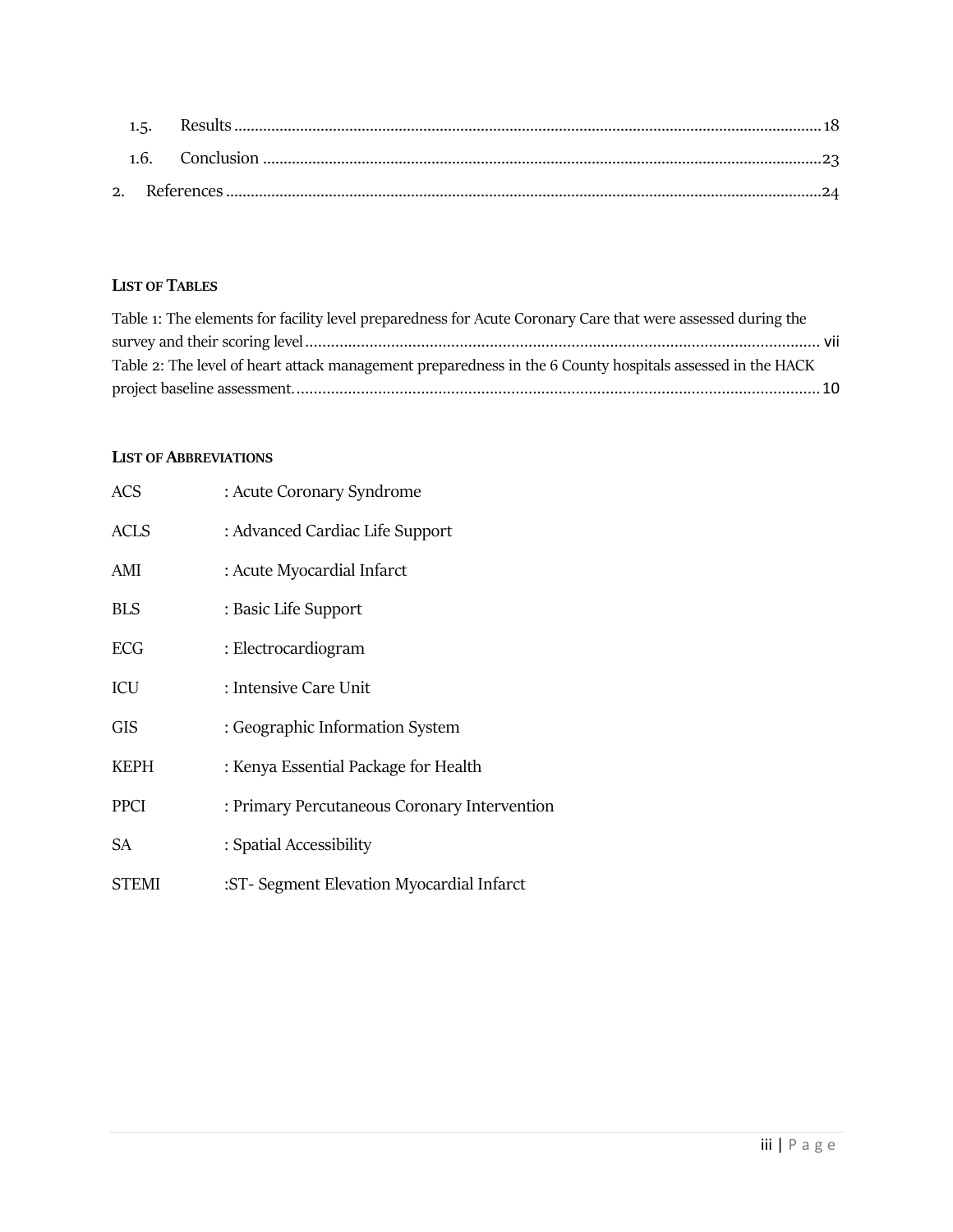<span id="page-3-0"></span>**ACKNOWLEDGEMENTS Project Directors:** Dr. Mohamed Jeilan, Dr. Hassan Adan **Principal Authors:** Caroline Mutai, Teddy Orachah **Contributors:** Dr. Caroline Gitonga **Design and Layout:** Caroline Mutai **Data and GIS analysis:** Caroline Mutai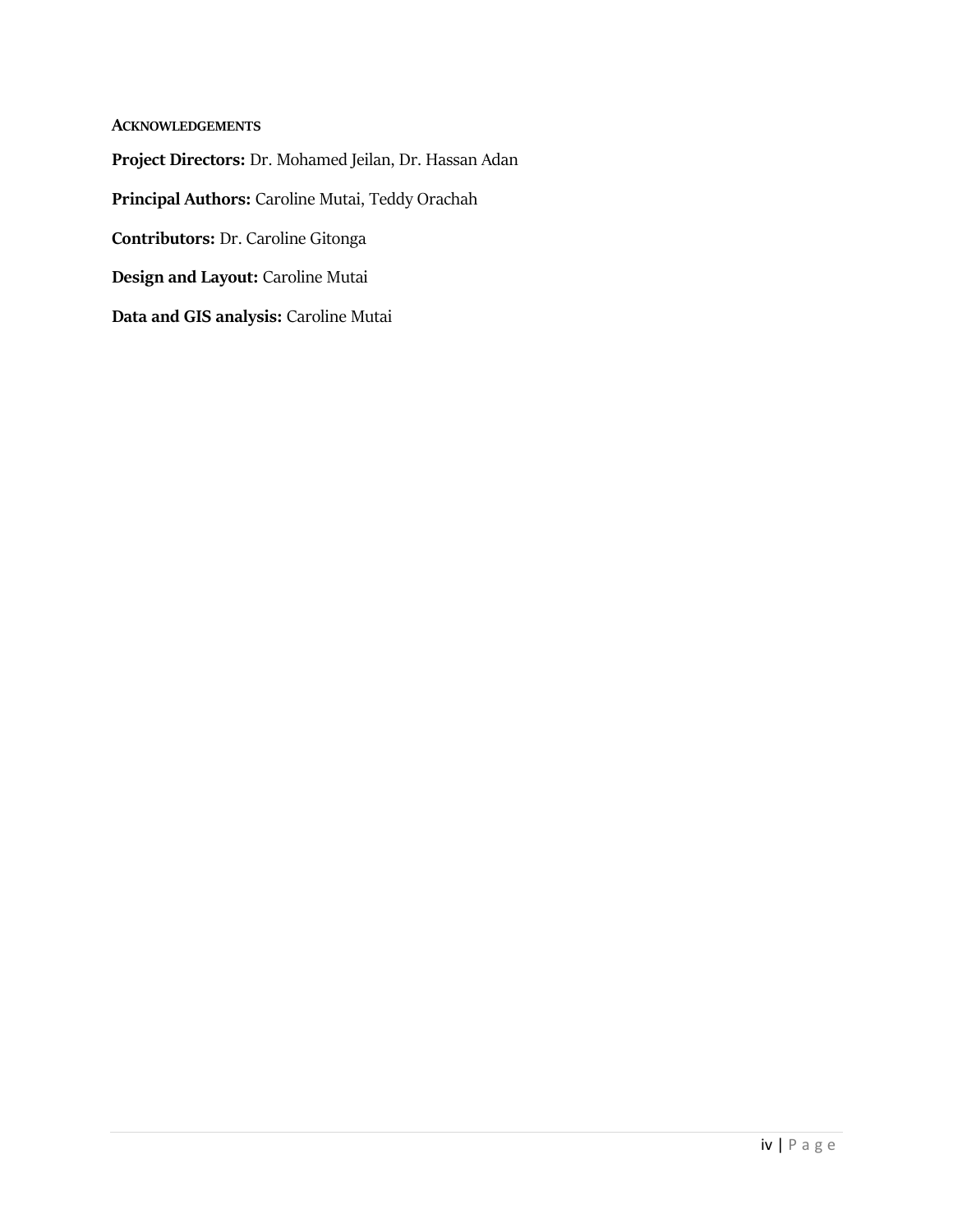#### <span id="page-4-0"></span>**1. INTRODUCTION AND BACKGROUND**

A heart attack is associated with serious health complications and if no action is taken often leads to death. It is estimated that 50% of patients suffering from heart attacks die before arrival to hospital and Kenya experiencing a steep rise in disease burden from cardiovascular diseases (CVDs). A study conducted at the Kenyatta National Referral Hospital reported an in-hospital death rate of 21% due to heart attacks.

Heart attack care in Kenya faces major challenges. These challenges are compounded by lack of adequate interventions at primary care facilities and poor prevention measures, lack of early detection, poor treatment methods including misdiagnosis and ineffective referral process. These challenges are more visible in underserved communities, where socioeconomic barriers and inequalities in accessing treatment are more common.

Successful management of a heart attack in the early phase is time sensitive and requires correct recognition of symptoms, prompt diagnosis by ECG and urgent institution of treatment aimed at restoring blood flow in the blocked artery. Rapid transfer to a hospital capable of providing treatment and early management of complications is a key determinant of survival.

Heart Attack Concern Kenya (HACK) is implementing a Project funded by the Philips Foundation with the aim of improving heart attack care preparedness in county hospitals in 3 counties in Kenya. HACK was founded in 2017, as a not-for-profit organization in Kenya, with the aim of improving access to timely and quality treatment for patients suffering a heart attack. With the skills and knowledge of the team at HACK, who are healthcare key opinion leaders within Africa, HACK aims to use evidence to lobby county, national and regional governments to improve policy and investments in cardiac care. Through funding and support from Phillips Foundation, HACK envisions to create a model for end–to– end cardiac care system, within the counties of Garissa, Embu and Kiambu. These counties have been shown to have a high number of patients who are at risk of cardiovascular disease (high cases of patients with hypertension and diabetes mellitus). The aim of the Project is to use the learnings from the 3 counties to inform and lobby the Kenyan government to invest in a nationwide cardiac care model.

This report presents results from a baseline study conducted 6 health facilities in the 3 counties, to assess the preparedness for diagnosis and management of STEMI and inform the planning and implementation of the Project.

#### <span id="page-4-1"></span>**1.1. Project Description**

Heart Attack Concern Kenya (HACK) is implementing the preparedness initiative to create a model for quality delivery of STEMI care in the county hospitals. The Project is set out to ensure county level health care workers are equipped with proper skills to diagnose and manage STEMI and with the help of the County governments we are able to mobilize and implement the project.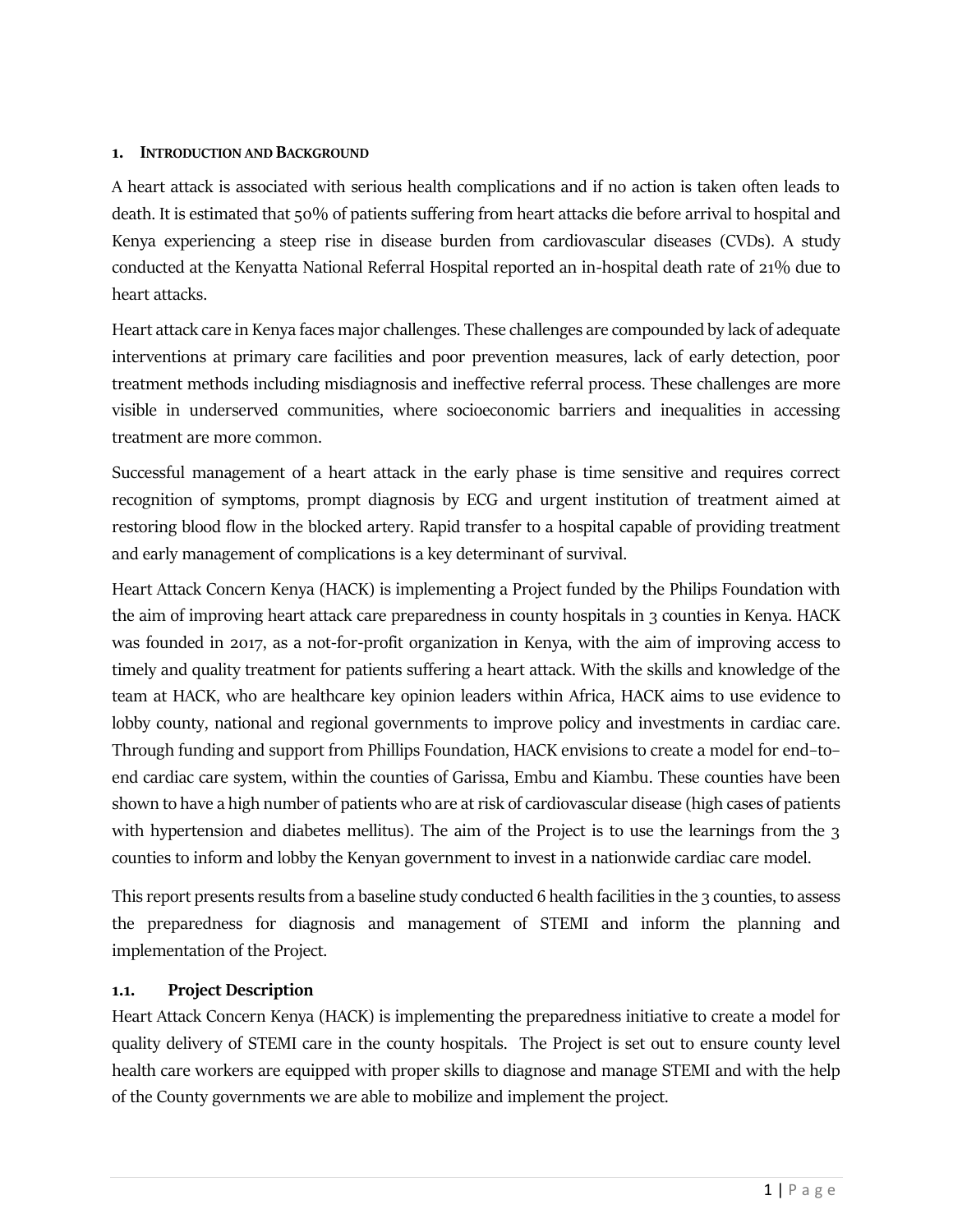The HACK project aims to improve preparedness for recognition, diagnosis and prompt and appropriate treatment for heart attack patients through:

- Development of STEMI guidelines, training of health workers and mentorship
- Equipping of facilities with ECGs and training
- Strengthening heart attack referral systems
- Educating the public on recognition of heart attack symptoms and appropriate care
- M&E for learning and policy advocacy

## <span id="page-5-0"></span>**1.1.1. Project theory of change**

HACK hypothesizes that if heart attack care gaps are established based on needs assessment, and if hospitals are equipped with ECGs, and if healthcare workers and cardiologists are trained on acute heart attacks and referral networks strengthened, then preparedness and response to acute myocardial infarction at county hospitals is improved.

If public awareness campaigns are conducted on heart attack and cardiovascular disease and access to service centres and treatment options, and if response preparedness is implemented in health facilities, then acute myocardial infarction (AMI) identification and reporting shall be increased in Kenya.

If a hospital AMI preparedness pilot is successfully implemented, and if evidence of an effective preparedness model is generated and shared with key stakeholders, and if knowledge and learning are scaled, then decisions are influenced at policy making level.

If preparedness and response to acute myocardial infarction at County hospitals is improved, and AMI reporting rate is increased in Kenya and if decisions are influenced at policy making level, then AMI and the patient outcomes shall be reduced in Kenya.

This is assuming that physical safety of frontline healthcare workers shall not be jeopardized due to extremist or political activity, resurgence of COVID-19 shall not result in county travel bans, government shut down and cessation of all new projects, healthcare workers in union shall not go on strike, preventing selected staff from attending training or providing care at hospitals, COVID-19 health protocols shall not prevent large group trainings, that there shall be no delayed arrival of ECG at Level 4 & 5 hospitals due to bureaucracy, postponing launch of Heart Attack Centres, that release of funding from MoH to Counties shall not be delayed, preventing procurement of essential goods and equipment and blocking establishment of referral network, that hospital management shall input Key performance indicators (KPI) data on a monthly basis, that Kiambu County shall expedite the launch of Preparedness Survey, that focal points at hospitals shall not fabricate information on surveys, the HCWs will use the protocols and the knowledge gained from the trainings to improve quality of care and patient outcomes,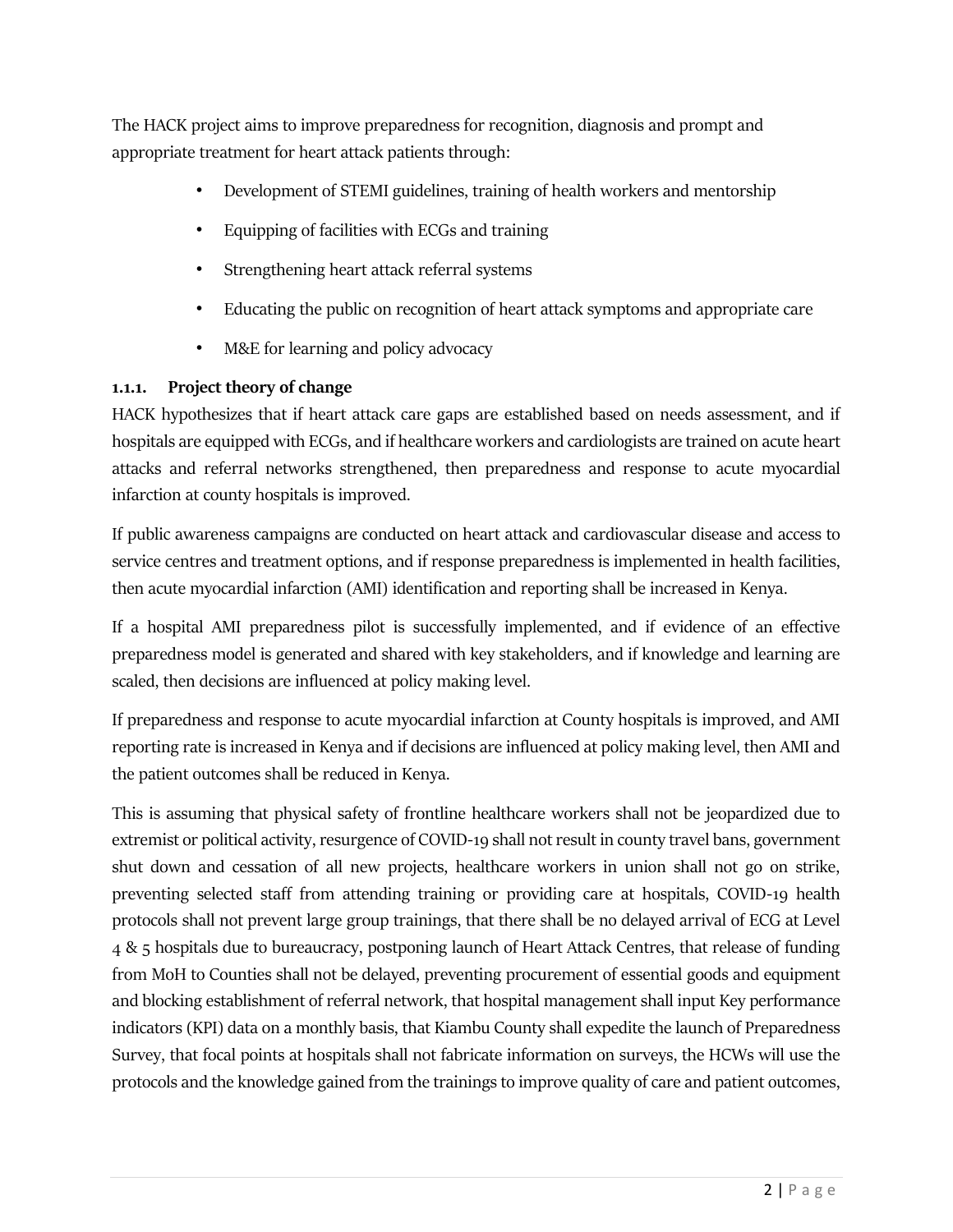that the IEC will lead to behavior change prompt care seeking and referral and lead to better outcomes, that the generated data and evidence will be used to inform policy.

#### <span id="page-6-0"></span>**1.1.2. Choice of Intervention**

This baseline survey conducted before the implementation of the project gave us an in-depth understanding of the gaps in STEMI management. With the results of the survey, we would be able to tailor make interventions and create a model that would suit the setup in the county hospitals.

This baseline survey will also provide insights into some of the challenges the program might face during implementation and effective mitigation strategies would be drawn from the survey.

#### <span id="page-6-1"></span>**1.2. Literature review**

## <span id="page-6-2"></span>**1.2.1. Coronary Artery Disease**

The last few decades have witnessed a considerable transition in the epidemiology of disease in low- and middle-income countries. Increasing urbanization and changing lifestyles have triggered an exponential rise in the frequency of coronary artery disease (CAD) risk factors in black Africans (MOH, 2015).

An acute myocardial infarct (AMI) is the most serious presentation of coronary artery disease (CAD) and is associated with serious morbidity and high mortality. It is estimated that half of all patients suffering from an AMI die before arrival to hospital. An ST elevation myocardial infarction (STEMI) occurs when there is an abrupt and complete occlusion of a coronary artery by cholesterol plaques and superimposed thrombus. This starves the heart muscle cells of nutrients and oxygen, leading to cell death and an array of complications.

Successful management of an AMI in the early phase is time sensitive and requires recognition of symptoms, prompt diagnosis by ECG and urgent institution of treatment aimed at restoring blood flow in the blocked artery. Rapid transfer to a hospital capable of providing this treatment and early management of complications such as cardiac arrest are key determinants of success.

In 2005, coronary artery disease caused approximately 361,000 deaths in the African region, and current projections suggest that this number will nearly double by 2030 (Mathers CD and Loncar D, 2006). Importantly, in people aged under 60 years, CAD has emerged the leading cause of death in men and the second leading cause of death in women in the African region. Considering that CAD was previously regarded as a rare disease in sub- Saharan Africa, these observations highlight the emerging burden of chronic non-communicable diseases (NCDs) that is now superimposed on the huge burden of infectious diseases, malnutrition, and social conflict that constitute Africa's health challenges today (Mathers CD and Loncar D, 2006).

Traditionally, healthcare systems in sub-Saharan Africa (SSA) were designed to manage communicable and infectious diseases and are not optimally equipped to deal with the rising prevalence of NCDs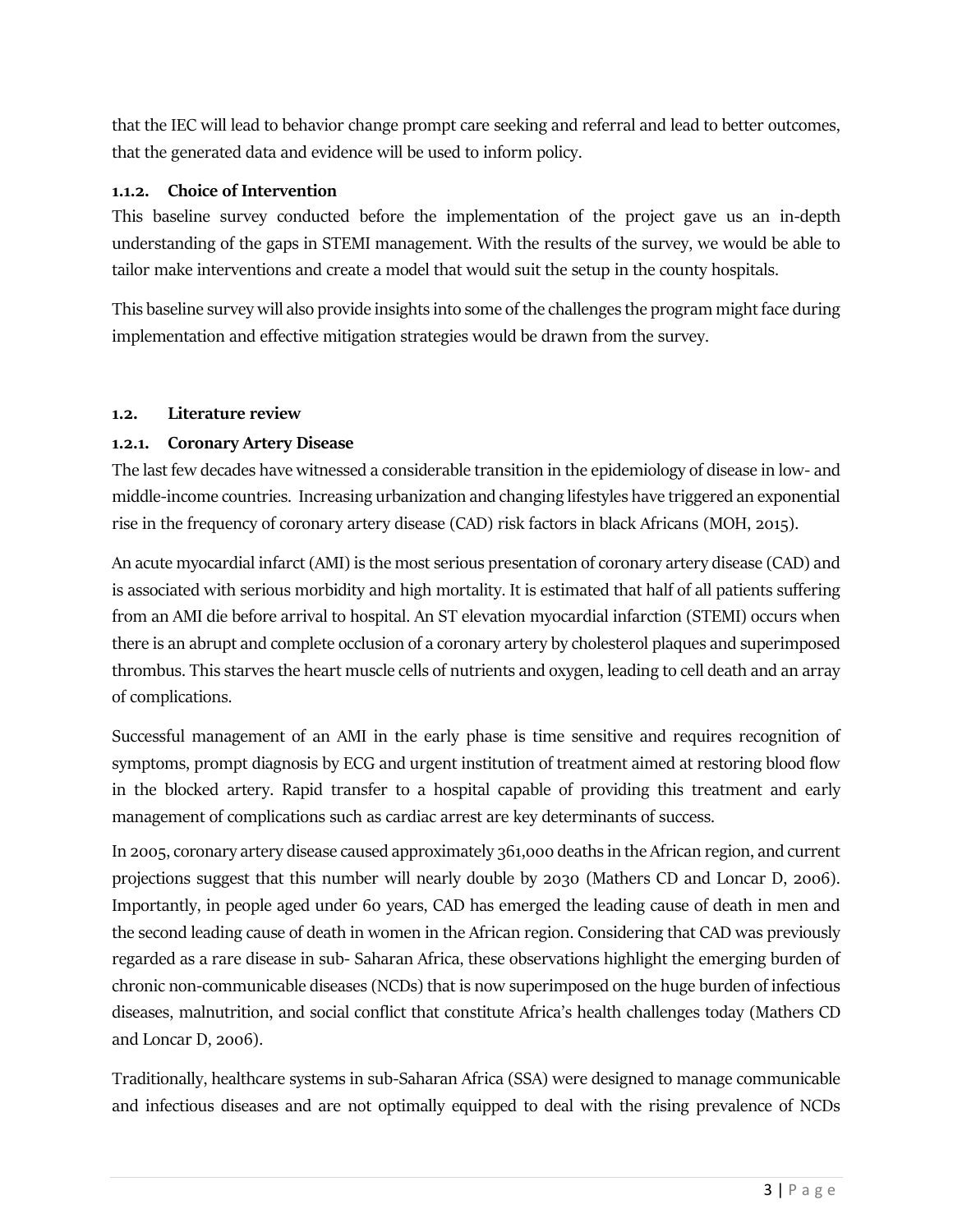(Shavadia J, 2012). According to epidemiological data from the past decade, Kenya has experienced a steep rise in disease burden from cardiovascular diseases. These now account for 6.1 to 8% of all mortality while autopsy studies suggest that 13% of all-cause specific deaths among adults is due to CVD (World Health Organization, 2018). Heart attack management in Kenya faces major challenges that include limited capacity of health facilities to manage heart attacks due to lack of relevant equipment, commodities, medicines and adequately trained health workers that can recognize and manage heart attacks. There is also low level of awareness at the community level on the recognition of heart attack symptoms and other accessibility barriers such as affordability, distance, poor referral systems among others. Lack of political goodwill to invest in heart attack programmes, has also crippled the health system in preparedness and therefore an increase in mortality from non -communicable disease. Globalization, urbanization and lifestyle changes have exposed most individuals to non-communicable diseases in the rural and urban settings. This is compounded by lack of adequate intervention at primary care facilities, poor prevention, early detection, treatment and referral process. These challenges are particularly felt at the county level, where socio-economic barriers and inequalities in accessing treatment are more common.

A heart attack is associated with serious health complications and death. It is estimated that 50% of patients suffering from heart attacks die before arrival to hospital. Kenya has experienced a steep rise in disease burden from cardiovascular diseases (CVDs). A study conducted at the Kenyatta National Referral Hospital reported an in-hospital death rate of 21% due to heart attacks.

Successful management of a heart attack in the early phase is time sensitive and requires recognition of symptoms, prompt diagnosis by ECG and urgent institution of treatment aimed at restoring blood flow in the blocked artery. Rapid transfer to a hospital capable of providing this treatment and early management of complications such as heart failure or adverse effects such as death are key determinants of success. With timely and correct intervention, the recovery rate and functionality post heart attacks is generally good.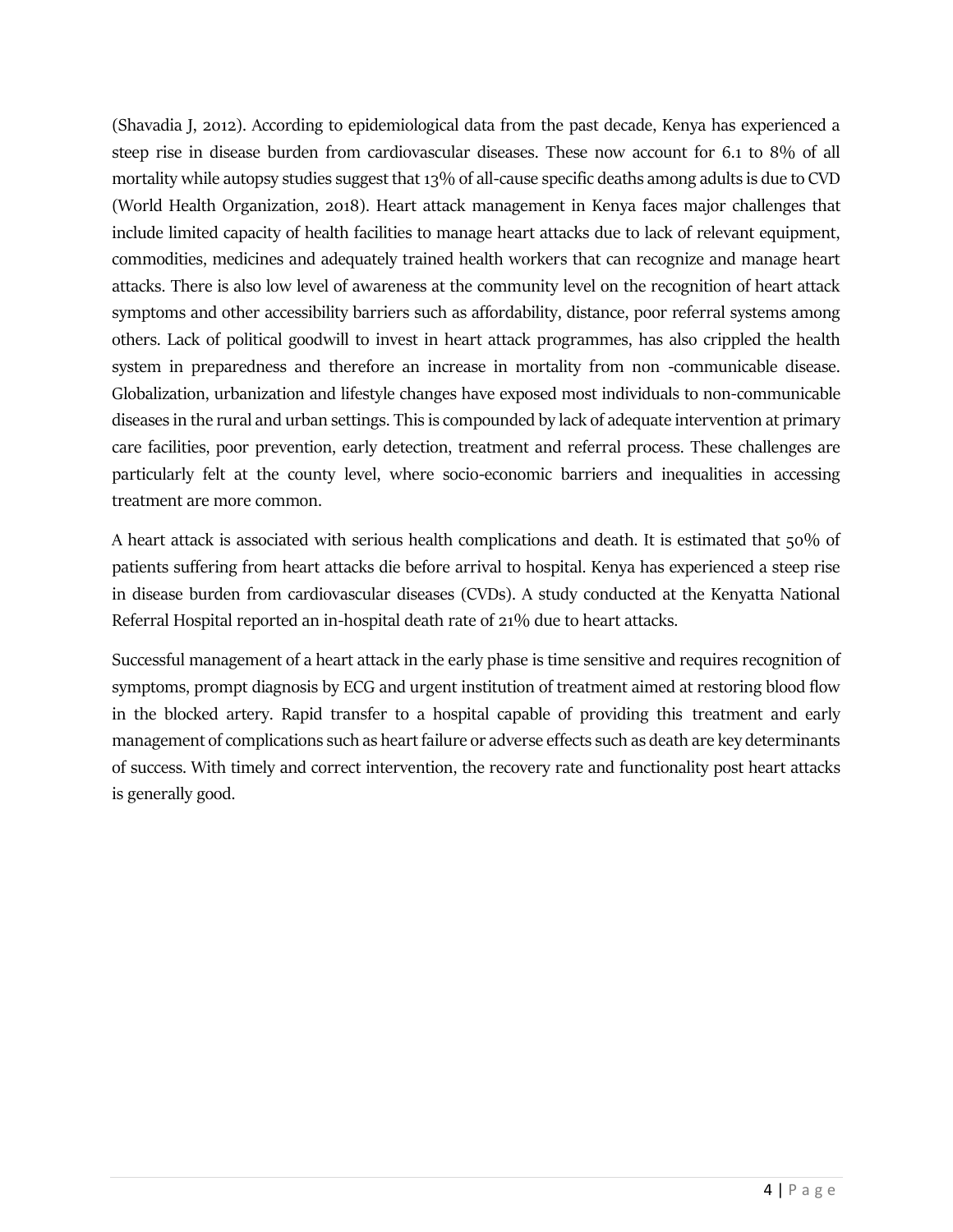#### <span id="page-8-0"></span>**2. STUDY METHODS**

#### <span id="page-8-1"></span>**2.1. Study objectives**

The HACK Kenya County Preparedness survey's main objective was to carry out a situational analysis of select County hospitals to understand some of the challenge's Counties face in STEMI diagnosis and management.

The following were the specific objectives:

- 1. To determine the skill set in STEMI diagnosis and management of the healthcare workers in the County hospitals
- 2. To determine the level of preparedness of the County hospitals in STEMI management

#### <span id="page-8-2"></span>**2.2. Study design**

The study was carried out as a cross sectional survey of the selected County hospitals in Embu, Kiambu and Garissa. This gave an in depth understanding of the gaps in the hospitals in terms of management of STEMI patients.

#### **2.2.1. Data Collection**

<span id="page-8-3"></span>This survey was carried out by the project coordinators in each of the Counties and had a face-to-face interview with the Project focal point person, usually a County physician. The data were collected using a structured interviewer administered questionnaire which was later entered into the digital Kobo tool box. The questionnaire was in English. The questionnaire comprised of questions relating to skills in STEMI diagnosis and management of the health care workers, the availability of ECG machines in the emergency department, availability of thrombolytics, the rate of dissemination of cardiac enzyme results, the mode of patient transfer in case of emergencies, the existence of a STEMI and Cardiac protocol and heart attack referral networks.

To assess the level of STEMI management preparedness at the hospital level, a tool was created to benchmark the preparedness levels based on the assessment of constrains to STEMI management ranging from having STEMI protocols in place to having a referral system that works.

All the data collected was downloaded inform of a Micro Soft Excel for analysis.

Data of interest include:

- 1. Availability of essential medicines
- 2. Skill set of healthcare workers
- 3. Referral networks in place
- 4. Cardiac monitoring units and critical care
- 5. Emergency response and patient transfer
- 6. Perceived barriers.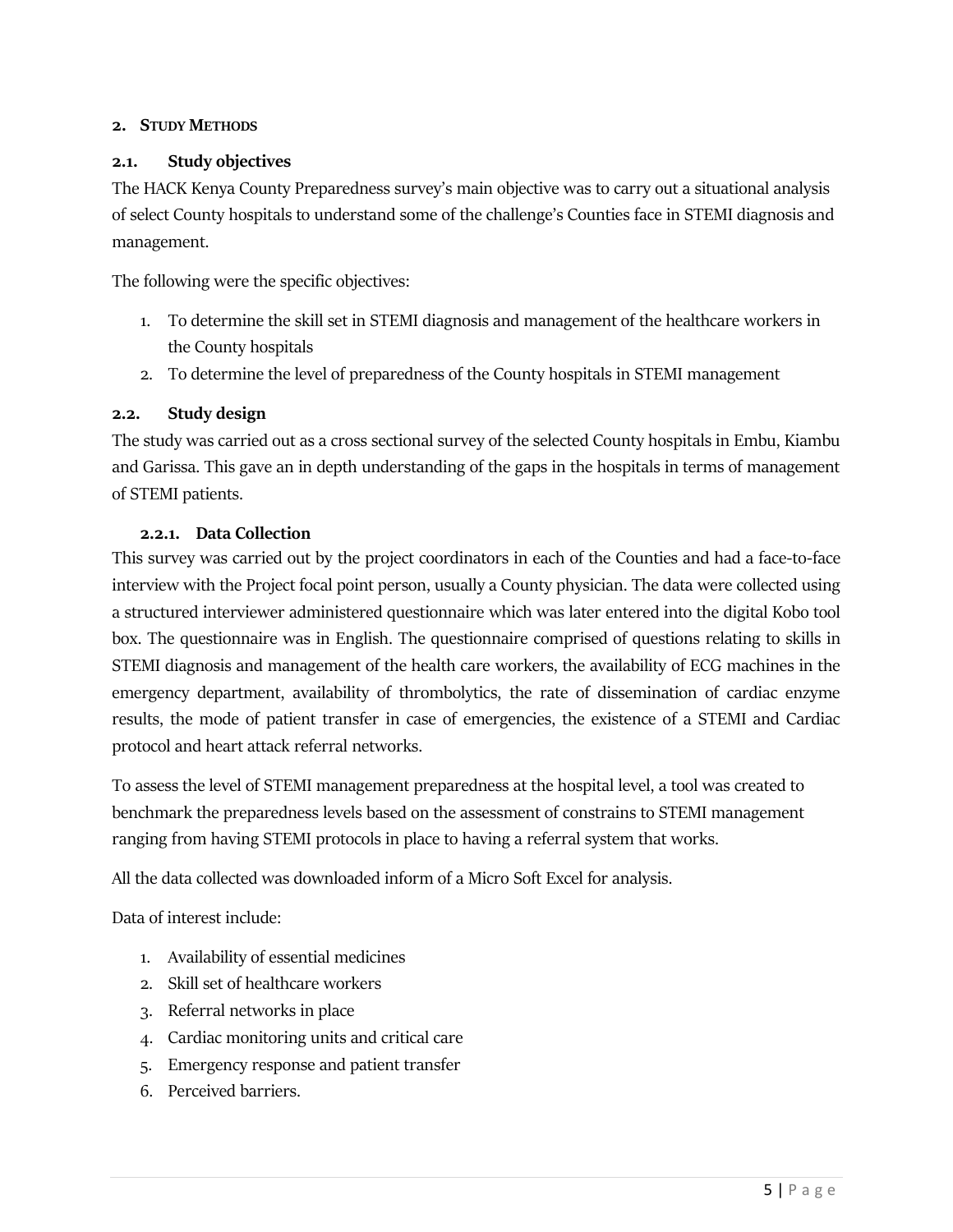#### <span id="page-9-0"></span>**2.3. Data analysis**

Data analysis was done using MS excel and results interpreted and summarized. Preparedness was assessed using a preparedness criterion that assessed the availability of care protocols, availability of equipment and commodities for heart attack management and referral processes. The criteria scored each element on levels 1-5 as shown in Table 1.

Geographic Information System analysis was done using ArcMap and accessibility of health facility was done using AccessMod (Version 5).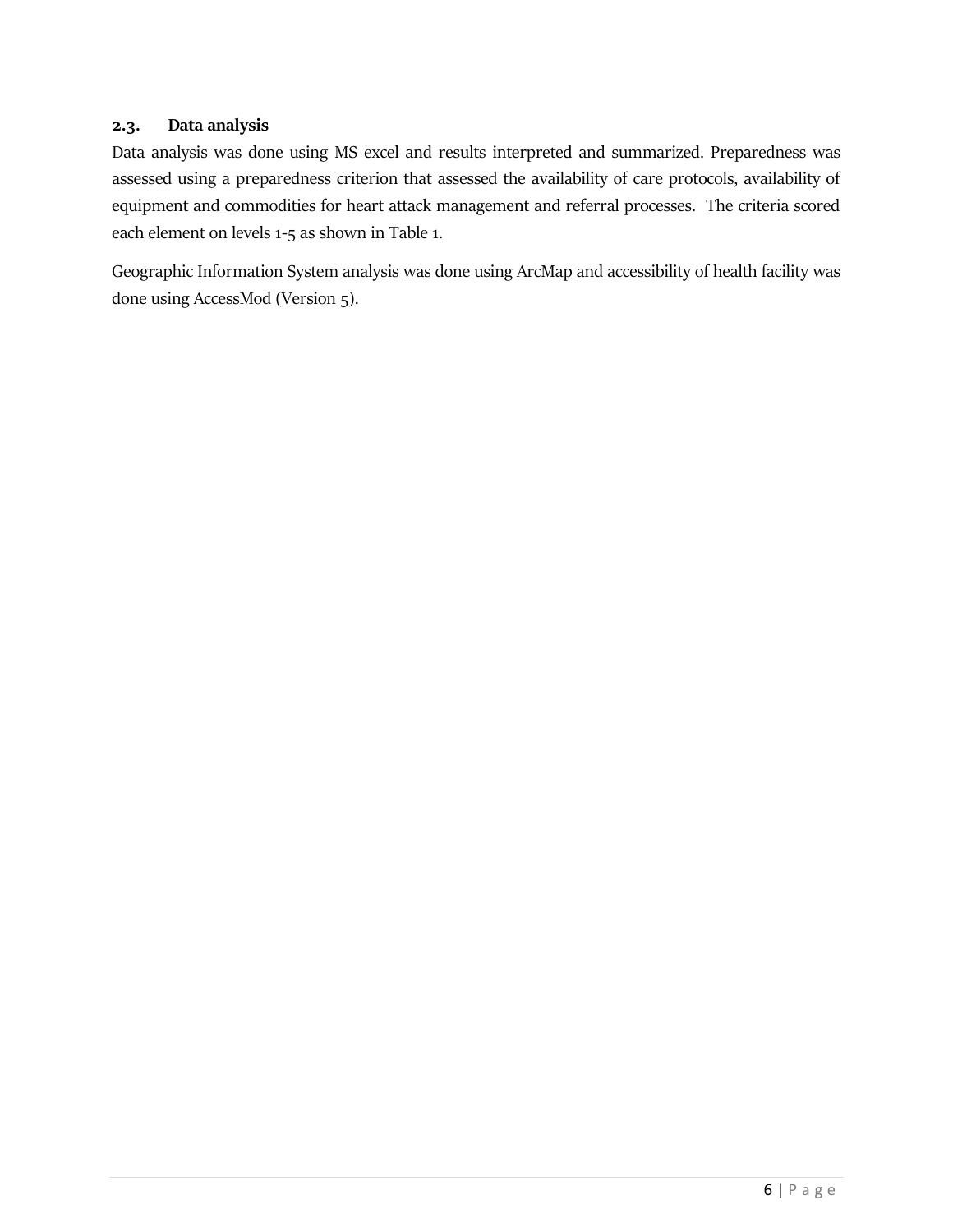<span id="page-10-0"></span>

|              | $\mathbf{1}$                                | $\mathbf{2}$                  |                                                                                                                                                         | $\boldsymbol{4}$                              | $\overline{a}$                                         | 6                                                      | $\overline{ }$                                         | 8                                                                                     | 9                                                                                                               | 10                                                                                              | 11                                      | 12                                                             |
|--------------|---------------------------------------------|-------------------------------|---------------------------------------------------------------------------------------------------------------------------------------------------------|-----------------------------------------------|--------------------------------------------------------|--------------------------------------------------------|--------------------------------------------------------|---------------------------------------------------------------------------------------|-----------------------------------------------------------------------------------------------------------------|-------------------------------------------------------------------------------------------------|-----------------------------------------|----------------------------------------------------------------|
| Level        | Chest pain<br>Protocol                      | Availability<br>ECG           | Interpretation<br>ECG                                                                                                                                   | Troponin<br>Testing                           | $\left(300mg\right)$<br>Aspirin<br>Loading             | Anti-platelet<br>therapy<br>loading                    | Lysis Protocol                                         | Thrombolysis                                                                          | Monitoring                                                                                                      | Resuscitation<br>protocols                                                                      | Defibrillator                           | Referral<br>System                                             |
| 5            | In Situ and<br>staff<br>well<br>versed      | Within 10<br>minutes          | Dedicated<br>system to<br>interpretation<br>ensure<br>within 10 minutes of<br>performance. Referral<br>processes and on-site<br>interpretation included | Result within<br>60 minutes                   | Can be given at<br>on arrival and<br>within 10 minutes | Can be given at<br>on arrival and<br>within 10 minutes | In situ and<br>staff<br>we'll<br>versed                | Available<br>at<br>entry point. Can<br>be given within<br>20 minutes of<br><b>ECG</b> | $\rm{ECG}$<br>and<br>hemodynamics<br>monitoring in ER<br><b>ICU/HDU</b><br>and<br>level with spare<br>available | Appropriate<br>staff mandated<br>complete<br>to<br>ACLS<br>course.<br>At least two<br>per shift | Functioni<br>ng and in<br>ER and<br>HDU | In situ and<br>staff<br>well<br>versed                         |
| 4            |                                             | Within 30<br>minutes          | No dedicated system.<br>ECGs can be reported<br>via informal network<br>within 30 minutes                                                               | Result within<br>120 minutes                  | Available and can<br>be given within<br>30 minutes     | Available and can<br>be given within<br>30 minutes     |                                                        | Available<br>at<br>entry point. Can<br>be given within<br>60 minutes of<br><b>ECG</b> | ECG<br>and<br>hemodynamics<br>monitoring in ER<br><b>ICU/HDU</b><br>and<br>level. No spare<br>available         |                                                                                                 |                                         | Staff not well<br>versed                                       |
| 3            | place.<br>In<br>Staff<br>not<br>well versed | Within 90<br>minutes          | Within 90 minutes                                                                                                                                       | Result within<br>six hours                    | Available and can<br>be given within<br>90 minutes     | Available and can<br>be given within<br>90 minutes     | place.<br>In<br>Most<br>staff<br>well<br>not<br>versed | Not available at<br>entry point or<br>cannot be given<br>in 60 minutes                | $\rm{ECG}$<br>and<br>hemodynamics<br>monitoring<br>in<br>either ER<br>or<br>ICU/HDU but not<br>in both level    | Less than $30\%$<br>staff on shift<br>able to do this                                           | in<br>One<br>hospital                   | Informal<br>processes<br>exist but not<br>formalized           |
| $\mathbf{2}$ |                                             | Within 3<br>hours             | Within<br>3<br>hours<br>informally                                                                                                                      | Result within<br>12 hours                     | Available within 3<br>hours                            | Available within 3<br>hours                            |                                                        | Available within<br>3 hours                                                           | Only one of the<br>above available,<br>but not both,<br>within the ER or<br>HDU level areas                     |                                                                                                 |                                         | Process<br>depends<br>on<br>to<br>person<br>person<br>referral |
| $\mathbf{1}$ | Not<br>in<br>place                          | Greater<br>than<br>3<br>hours | Greater than 3 hours                                                                                                                                    | Greater than<br>12 hours to<br>get the result | Not available                                          | Not available                                          | Not in place                                           | Takes more than<br>three hours to<br>access                                           | Not in place                                                                                                    | Not in place                                                                                    | Not<br>in<br>place                      | No<br>process<br>demonstrated                                  |

# **Table 1: The elements for facility level preparedness for Acute Coronary Care that were assessed during the survey and their scoring level**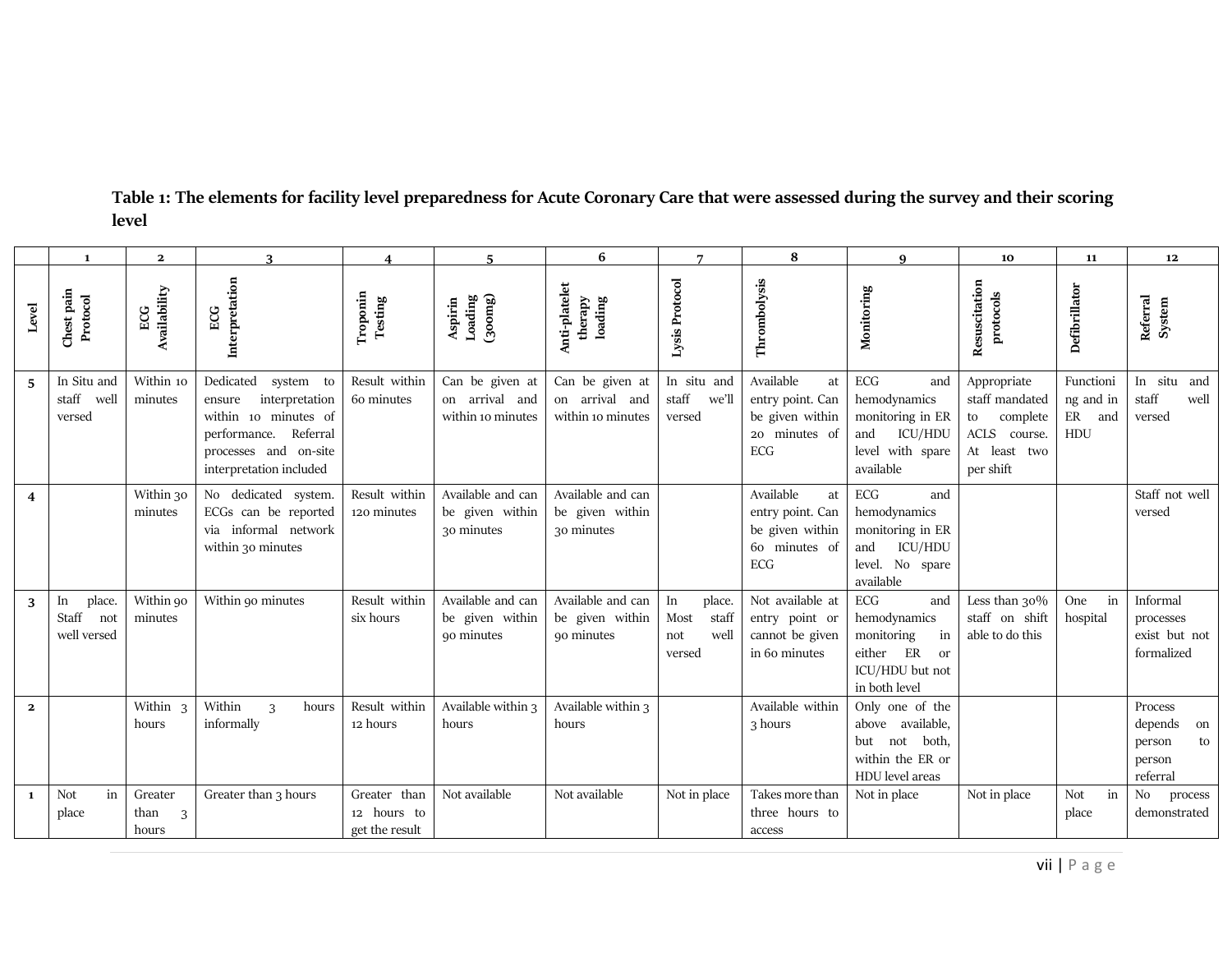#### <span id="page-11-0"></span>**2.4. Ethical Consideration**

Ethical approval was obtained from the AMREF Ethical and Research Committee and the research permit was obtained from the National Commission for Science, Technology & Innovation (NACOSTI). Permission to conduct the study was obtained from the County departments of health in the three counties. A memorandum of understanding to undertake the Project including the surveys was signed by HACK and the County governments in the three counties.

Confidentiality was maintained by the project team and patient names; contacts and other personal details were not collected at any point.

Information collected was stored safely in a password protected computer and was kept confidential and was accessible to the research team only.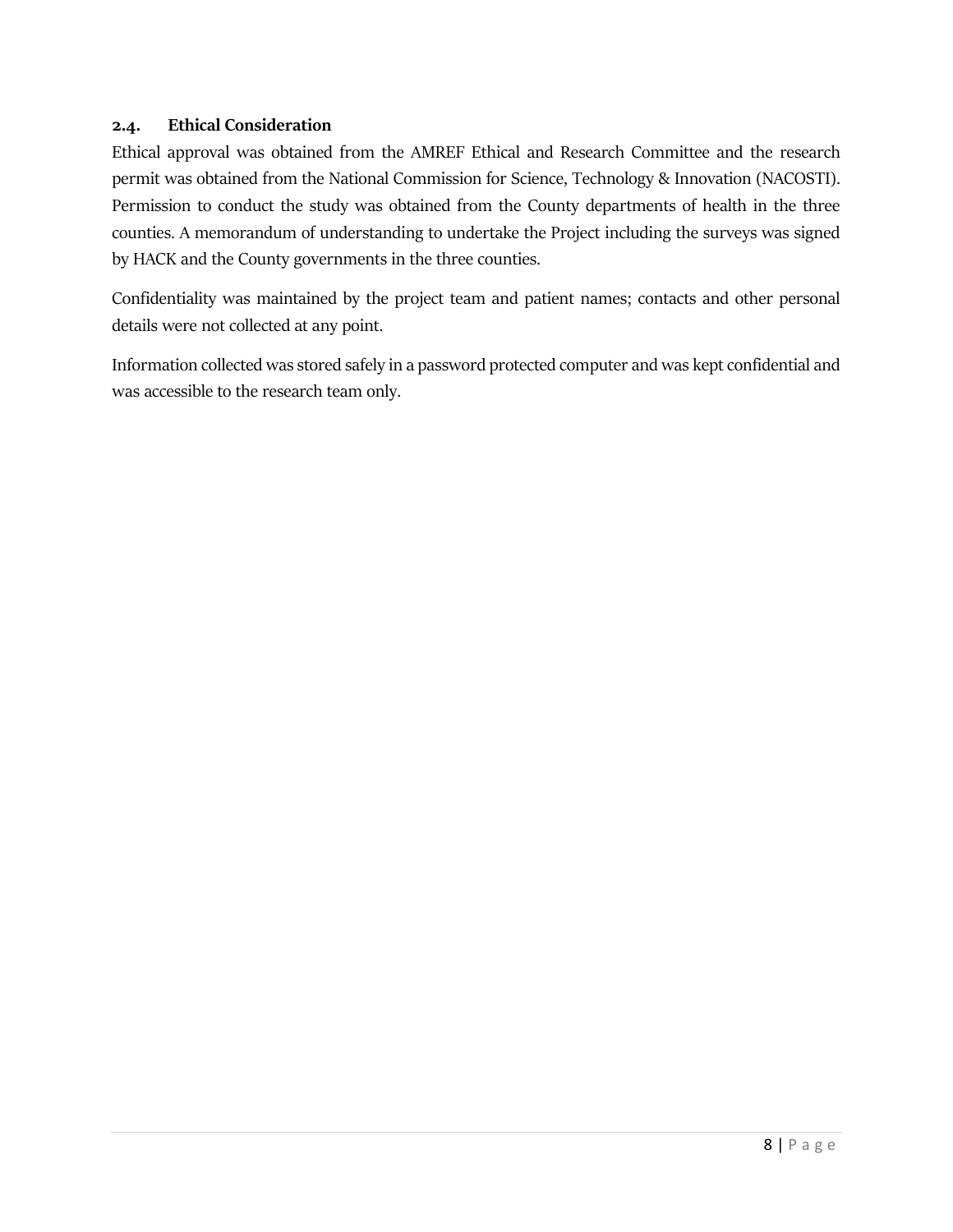#### <span id="page-12-0"></span>**3. STUDY FINDINGS**

The survey was carried out in the 6 Project health facilities in Garissa, Embu and Kiambu Counties in December 2020. Garissa County is located in North Eastern region of Kenya comprising six subcounties. It has a total population of 841,353 people with a total number of 126 health facilities. Embu County is in the former Eastern province of Kenya. Embu County serves a wider population in the Mt. Kenya region with a rising burden of cardiovascular disease. Embu county has a population of 608,599 people, of this 304,208 are male and 304,367 are female as per the 2019 national census data. Embu County has a population growth rate of 1.4% per annum. The county has 173 healthcare facilities comprising of private, non-governmental, faith based and public. Kiambu County is located in the central region of Kenya. The County covers a total area of 254.5km2 and has a total population of 2,417,735 as per the 2019 national census. The county has both private and public health facilities providing services to its population.

The study facilities included one county referral hospital (level 5) and a selected sub-county hospital (level 4) in each county. In Garissa County, the Garissa Provincial General Hospital (GPGH) and Iftin Sub-county Hospital were included in the survey. Garissa PGH is a level five hospital located in Garissa town and has a 4-bed ICU and continuous monitoring of critical patients can be done in the ICU and HDU. Iftin level 4 hospital is a 24-bed hospital serving the Iftin sub-County in Garissa. In Embu County, Embu Level 5 hospital and Siakago level 4 hospital were included in the Project and the survey. Embu level 5 is a 618-bed hospital located in Embu town. The hospital has an ICU and HDU. Siakago (Mbeere) level 4 in Mbeere district with 42 bed facility with no ICU and HDU. It can have a turnover of 500 patients daily. In Kiambu County, Kiambu level 5 and Kihara level 5 facilities were included in the study. Kiambu level 5 is a 361-bed facility with a turnover of more than 2000 patients daily. The hospital has a recently established ICU. Kihara level 4 is an 84-bed facility located in Gachie Kiambu. The level 5 hospitals are better staffed with specialists, doctors, nurses and other cadres of staff.

#### <span id="page-12-1"></span>**3.1. STEMI preparedness**

The facilities were assessed on the availability of facilities for diagnosis, treatment, management and referral of STEMI using the criteria in Table 1. Table 2 presents the findings of the STEMI preparedness assessment in the 6 hospitals.

#### <span id="page-12-2"></span>**3.2. STEMI diagnosis**

None of the hospitals had chest pain protocols to guide health workers in the diagnosis and management of chest pain, Table 2. On availability of ECG and interpretation of the results, none of the hospitals had the capability of performing an ECG within minutes as recommended and interpreting the findings.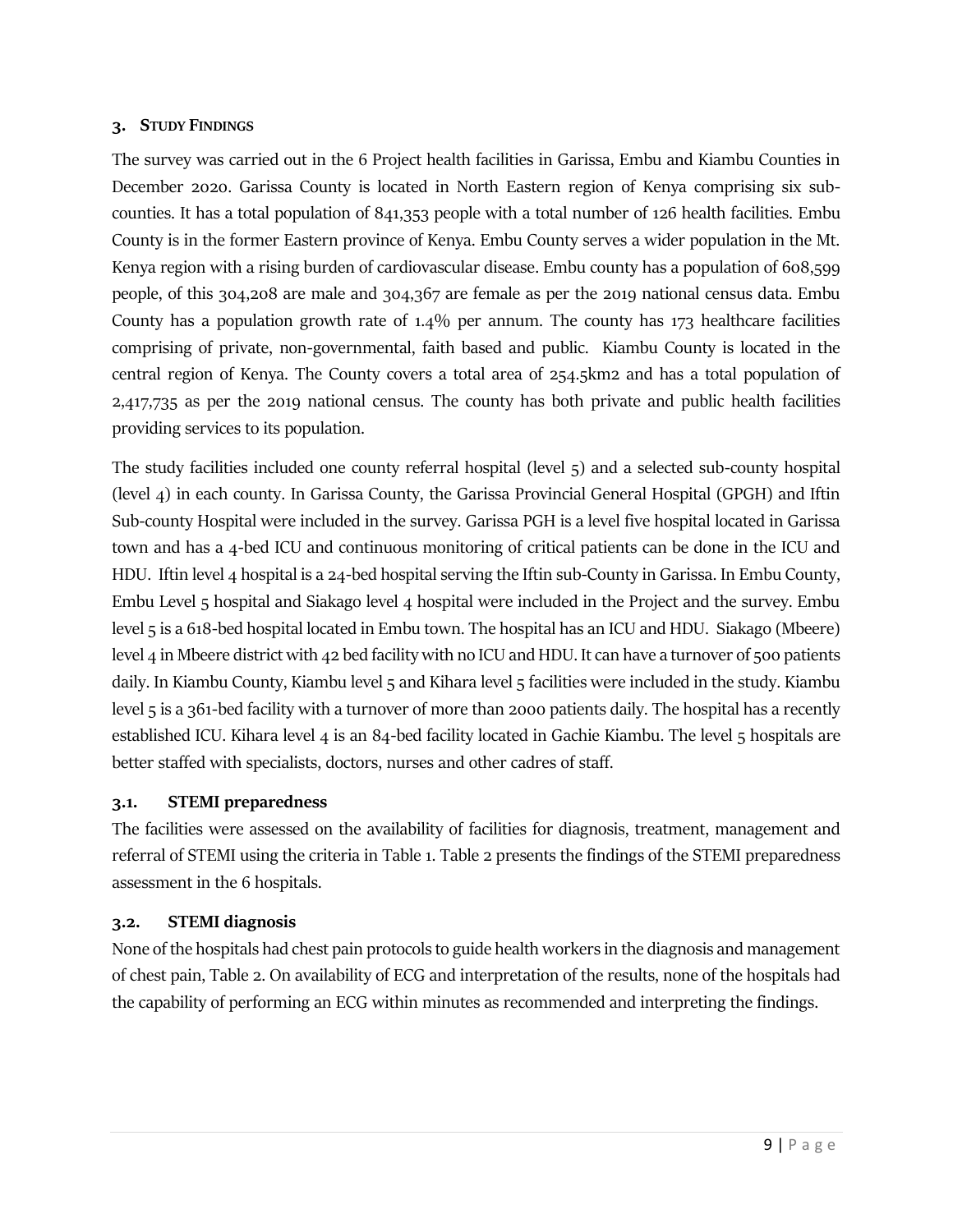<span id="page-13-0"></span>

|         |                    |                                  | Level of heart attack preparedness based on the 12 elements criteria |                              |                                    |                                                          |                                                          |                   |                                                          |                                                                                                  |                                   |                    |                                                          |
|---------|--------------------|----------------------------------|----------------------------------------------------------------------|------------------------------|------------------------------------|----------------------------------------------------------|----------------------------------------------------------|-------------------|----------------------------------------------------------|--------------------------------------------------------------------------------------------------|-----------------------------------|--------------------|----------------------------------------------------------|
| County  | <b>Hospital</b>    | <b>Chest</b><br>pain<br>Protocol | <b>ECG</b><br>Availability                                           | <b>ECG</b><br>Interpretation | Troponin<br><b>Testing</b>         | <b>Aspirin</b><br>Loading<br>(300mg)                     | Anti-<br>platelet<br>therapy<br>loading                  | Lysis<br>Protocol | Thrombo-<br>lysis                                        | <b>Monitoring</b>                                                                                | <b>Resuscitation</b><br>protocols | Defibrillator      | <b>Referral</b><br><b>System</b>                         |
| Garissa | Garissa<br>level 5 | Not in<br>place                  | Within 90<br>minutes                                                 | Within 3 hours<br>informally | Result<br>within<br>120<br>minutes | Available<br>and can<br>be given<br>within 90<br>minutes | Available<br>and can<br>be given<br>within 90<br>minutes | Not in<br>place   | Available<br>within 3<br>hours                           | ECG and<br>hemodynamics<br>monitoring in either<br>ER or ICU/HDU but<br>not in both level        | Not in place                      | One in<br>hospital | Informal<br>processes<br>exist but not<br>formalized     |
| Garissa | Iftin<br>level 4   | Not in<br>place                  | Greater than 3<br>hours                                              | Within 3 hours<br>informally | Result<br>within 12<br>hours       | Not<br>available                                         | Not<br>available                                         | Not in<br>place   | Takes<br>more than<br>3hrs to<br>access                  | Only one of the<br>above available, but<br>not both, within the<br>ER or HDU level<br>areas      | Not in place                      | Not in place       | No process<br>demonstrated                               |
| Embu    | Embu<br>level 5    | Not in<br>place                  | Within 90<br>minutes                                                 | Greater than 3<br>hours      | Result<br>within six<br>hours      | Available<br>and can<br>be given<br>within 90<br>minutes | Not<br>available                                         | Not in<br>place   | Takes<br>more than<br>3hrs to<br>access                  | <b>ECG</b> and<br>hemodynamics<br>monitoring in either<br>ER or ICU/HDU but<br>not in both level | Not in place                      | One in<br>hospital | Informal<br>processes<br>exist but not<br>formalized     |
| Embu    | Siakago<br>level 4 | Not in<br>place                  | Greater than 3<br>hours                                              | Greater than 3<br>hours      | Result<br>within 12<br>hours       | Available<br>within 3<br>hours                           | Not<br>available                                         | Not in<br>place   | Takes<br>more than<br>3hrs to<br>access                  | Only one of the<br>above available, but<br>not both, within the<br>ER or HDU level<br>areas      | Not in place                      | Not in place       | Informal<br>processes<br>exist but not<br>formalized     |
| Kiambu  | Kiambu<br>level 5  | Not in<br>place                  | Within 3 hours                                                       | Within 3 hours<br>informally | Result<br>within six<br>hours      | Available<br>and can<br>be given<br>within 30<br>minutes | <b>Not</b><br>available                                  | Not in<br>place   | <b>Takes</b><br>more than<br>three<br>hours to<br>access | Only one of the<br>above available, but<br>not both, within the<br>ER or HDU level<br>areas      | Not in place                      | One in<br>hospital | Process<br>depends on<br>person to<br>person<br>referral |

**Table 2: The level of heart attack management preparedness in the 6 County hospitals assessed in the HACK project baseline assessment.**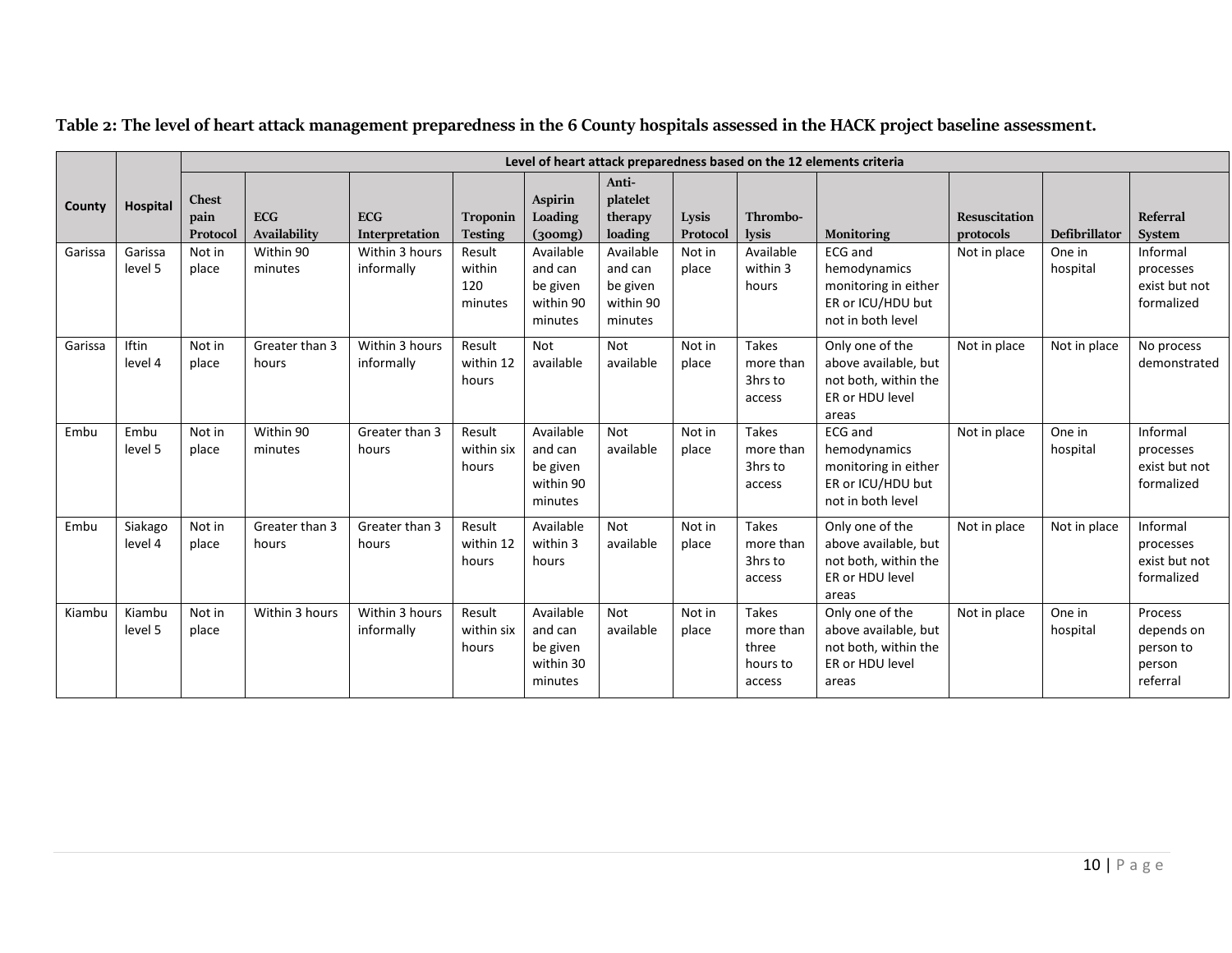|        |          | Level of heart attack preparedness based on the 12 elements criteria |              |                |                |                      |                   |          |           |                      |               |                      |            |
|--------|----------|----------------------------------------------------------------------|--------------|----------------|----------------|----------------------|-------------------|----------|-----------|----------------------|---------------|----------------------|------------|
|        | Hospital | <b>Chest</b>                                                         |              |                |                | Aspirin              | Anti-<br>platelet |          |           |                      |               |                      |            |
| County |          | pain                                                                 | <b>ECG</b>   | <b>ECG</b>     | Troponin       | Loading              | therapy           | Lysis    | Thrombo-  |                      | Resuscitation |                      | Referral   |
|        |          | Protocol                                                             | Availability | Interpretation | <b>Testing</b> | $\left(300mg\right)$ | loading           | Protocol | lysis     | <b>Monitoring</b>    | protocols     | <b>Defibrillator</b> | System     |
| Kiambu | Kihara   | Not in                                                               | Within 30    | Reported via   | Result         | Available            | Not               | Not in   | Takes     | Available within 3   | Not in place  | One in               | Process    |
|        | level 4  | place                                                                | minutes      | informal       | within six     | within 3             | available         | place    | more than | hours Only one of    |               | hospital             | depends on |
|        |          |                                                                      |              | network within | hours          | hours                |                   |          | 3hrs to   | the above available, |               |                      | person to  |
|        |          |                                                                      |              | 30 minutes     |                |                      |                   |          | access    | but not both, within |               |                      | person     |
|        |          |                                                                      |              |                |                |                      |                   |          |           | the ER or HDU level  |               |                      | referral   |
|        |          |                                                                      |              |                |                |                      |                   |          |           | areas                |               |                      |            |
|        |          |                                                                      |              |                |                |                      |                   |          |           |                      |               |                      |            |
|        |          |                                                                      |              |                |                |                      |                   |          |           |                      |               |                      |            |
|        |          |                                                                      |              |                |                |                      |                   |          |           |                      |               |                      |            |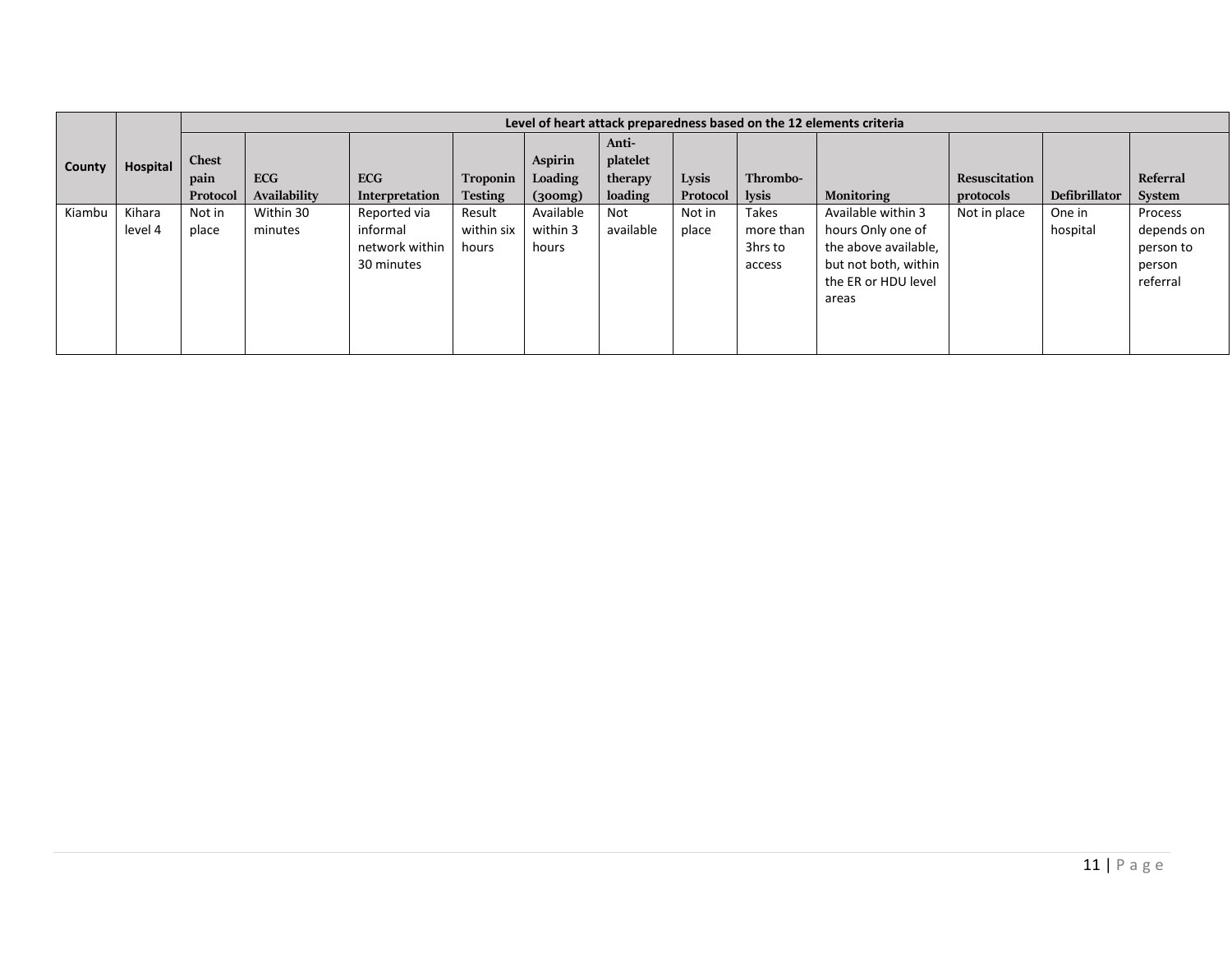Kihara level 4 hospitals had access to an ECG within 30 minutes and the results could be interpreted through informal channels within 30 minutes. Garissa and Embu level 5 hospitals had access to an ECG within 90 minutes while the rest of the facilities access to an ECG was within 3 hours, in Kiambu level 5, or greater than 3 hours in the other 2 facilities.

None of the hospital had facilities for cardiac troponin testing within 60 minutes of receiving a patient with chest pain. Only Garissa Level 5 hospital had the capability to provide Troponin testing within 120 minutes, the rest of the hospitals provided testing within 6 hours to 12 hours. Cardiac Troponin levels are essential in the definitive diagnosis of myocardial infarction.

# <span id="page-15-0"></span>**3.3. STEMI management and treatment**

Preparedness for STEMI management was assessed checking the availability of loading aspirin, antiplatelet therapy, thrombolysis, monitoring and resuscitation. Only Kiambu level 5 hospital could provide 300mg loading aspirin within 30 minutes while loading aspirin was not available in Iftin level 4 hospital. The rest of the hospitals could provide loading aspirin with 90 minutes to 3 hours, Table 2. Loading anti-platelet therapy was only available in Garissa level 5 hospital. None of the other hospitals could provide anti-platelet therapy.

None of the hospitals had a lysis protocol in place. Garissa level 5 facility had the capability of providing thrombolysis within 3 hours while it took more than 3 hours in the rest of the hospitals. In all the facilities ECG and hemodynamics monitoring was available in either emergency department or the ICU/HDU.

Resuscitation protocols were unavailable in all the hospitals. Garissa, Embu and Kiambu level 5 hospitals had a defibrillator within the hospital. None of the level 4 facilities had a defibrillator.

## <span id="page-15-1"></span>**3.4. Referral**

No formal referral systems existed in any of the hospitals for referral of suspected STEMI patients. Informal referral processes were reported in all the facilities expect Iftin level 4 where there was no referral process at all.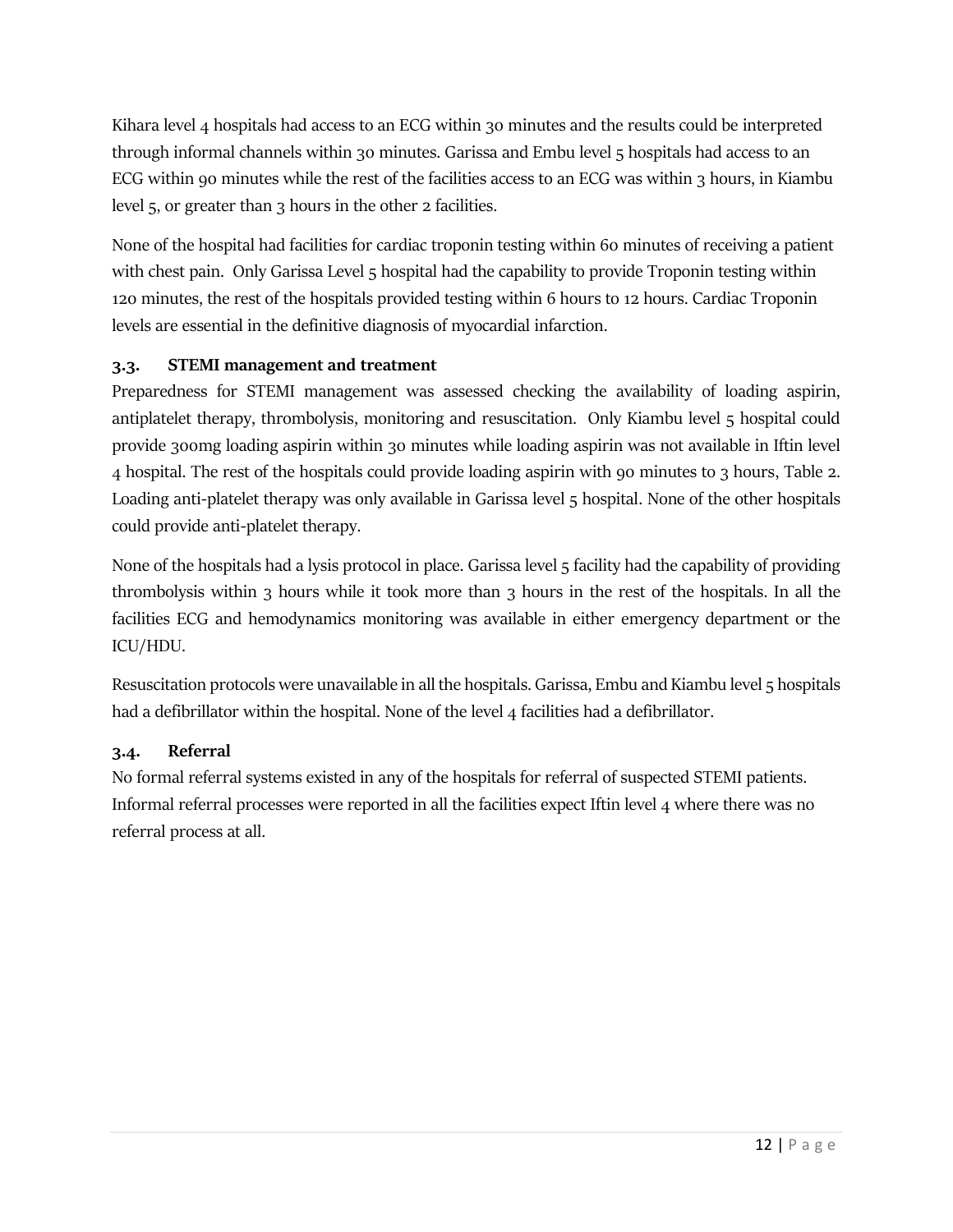#### <span id="page-16-0"></span>**4. DISCUSSION AND CONCLUSION**

The baseline assessment was aimed at providing information on the level of preparedness for STEMI management in the 6 hospitals before the implementation of the Project. The results provide evidence that the County hospitals, both level 4 and 5, are not able to diagnose and manage myocardial infarctions. STEMI management needs a systems approach and as seen in the Counties these are not available. Basic heart attack equipment's such as ECG, defibrillators and monitors are lacking in the emergency units and if available, then they are not functional and or the medical health practitioners are not equipped with the right skills to use them. Further, lack of access to thrombolytics is a clear indicator of the likelihood of adverse outcomes.

The skill set of the County personnel to diagnose and manage STEMI was very low. Majority of the health workers lacked basic skills to perform and interpret ECGs. Transport systems such as lack of an ambulance service with a defibrillator and 12-lead ECG was quite low and the referral system in the Counties were non-existent. Catheterization facilities in Kenya are few and most are found in the urban areas making accessibility difficult and services are quite expensive for majority of Kenyans (see GIS analysis). Therefore, thrombolytic therapy should be readily available in the counties. This will stabilize patients as they plan to transfer the patients to PCI capable centers. Preparedness for comprehensive care from prevention, early diagnosis to treatment and complication management of ACS at the County hospitals is sub-optimal due to critical gaps in health facilities in these counties. These gaps highlight need for strengthening of County health care systems for scaling up of interventions for prevention and management of chronic diseases to achieve the goal of universal health coverage. The results will be used to design a package of interventions for the county heart attack preparedness Project.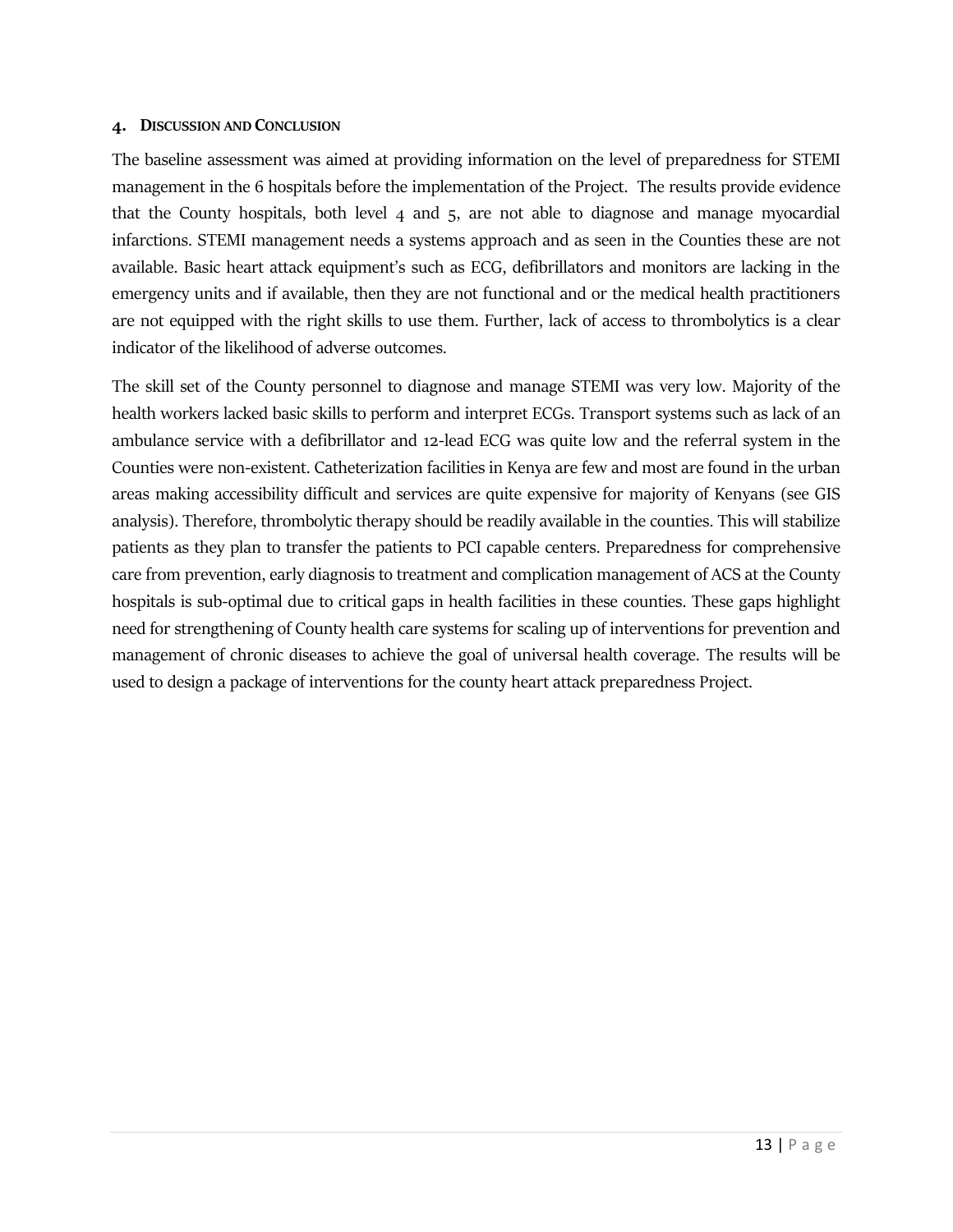#### <span id="page-17-0"></span>**5. REFERENCES**

- Ministry of Health, Kenya. (2015) Kenya STEPwise survey for non-communicable diseases risk factors 2015 report. [https://www.health.go.ke/wp-content/uploads/2016/04/Steps-Report-NCD-](https://www.health.go.ke/wp-content/uploads/2016/04/Steps-Report-NCD-2015.pdf)[2015.pdf.](https://www.health.go.ke/wp-content/uploads/2016/04/Steps-Report-NCD-2015.pdf) Accessed, October 2021.
- Mathers CD, Loncar D. Projections of global mortality and burden of disease from 2002 to 2030. PLoS Med. 2006 Nov;3(11):e442. doi: 10.1371/journal.pmed.0030442. PMID: 17132052; PMCID: PMC1664601.c
- Shavadia J, Yonga G, Otieno H. A prospective review of acute coronary syndromes in an urban hospital in sub-Saharan Africa. Cardiovasc J Afr. 2012 Jul;23(6):318-21. doi: 10.5830/CVJA-2012-002. PMID: 22836154; PMCID: PMC3734739.
- World Health Organization. (2018). Technical package for cardiovascular disease management in primary health care: healthy-lifestyle counselling. World Health Organization. [https://apps.who.int/iris/handle/10665/260422.](https://apps.who.int/iris/handle/10665/260422) License: CC BY-NC-SA 3.0 IGO. Accessed, October 2021.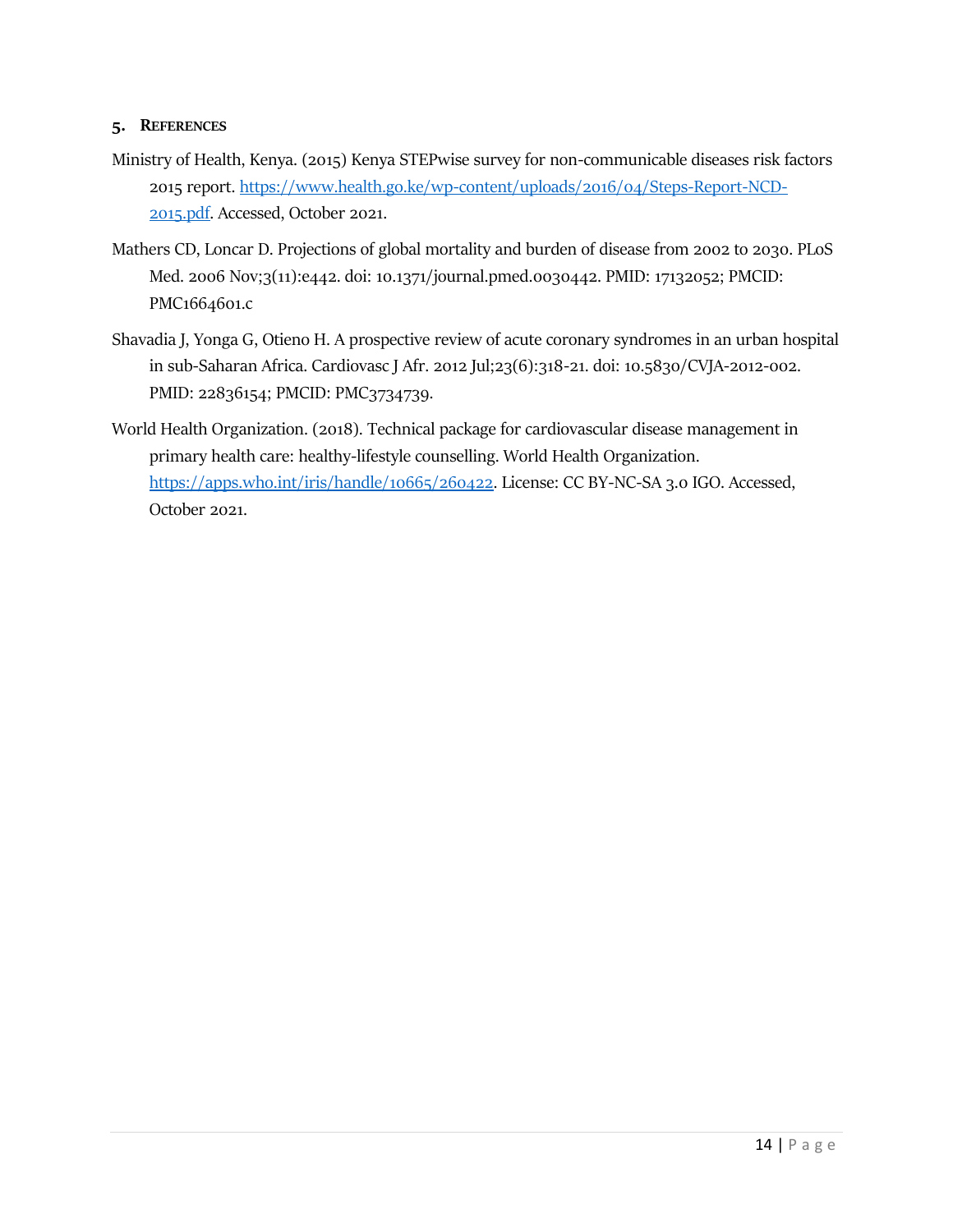#### <span id="page-18-0"></span>**SUPPLEMENTARY: GIS ANALYSIS**

#### <span id="page-18-1"></span>**1. SPATIAL ANALYSIS FOR HEALTHCARE ACCESSIBILITY**

Accessibility is a measurement of how easily and how many opportunities are accessible at different locations. It is not just about the travel time (mobility) provided by transport systems but also the distribution of opportunities or destinations and individual's socio-economic characteristics (Hansen, 1959) Accessibility of healthcare services by population varies across space due to uneven distribution of healthcare services and consumers and also a geographical factors such as location of health facilities.

Accessibility of healthcare facilities can be both spatial and non-spatial or potential versus realized accessibility (Khan, 1992). Potential accessibility is defined as when a needy population coexists in space and time with a willing and able healthcare delivery system. Realized care, sometimes referred to as actualized care, follows when all barriers to provision are overcome.

Spatial accessibility (SA) looks at the barriers that must be overcome to reach a service area while nonspatial accessibility focuses on the socio- economic aspect of the population such as age, gender, financial status (income) and ethnicity. Barriers have been grouped into five categories; accessibility, affordability, availability, accommodation and acceptability (Roy Penchansky, D.B.A; J.William Thomas, n.d.)

In developed countries, SA has been used to determine the accessibility of healthcare services. In the United States, SA has been used since the 1970 and has been able to inform policy and planning. Distance was viewed as one of the barriers to access of healthcare services (Hunter et al., 1986) Literature on SA has clearly shown that social inequity in spatial distribution of health care providers including primary care providers but little is known about the effects of SA in healthcare delivery.

A study done in China, looked at the hierarchical facility accessibility to determine the location of facilities using the two-step floating catchment area hierarchical method 2SFCA (H2SFCA) and revealed that the supply of healthcare resources at primary facilities is far from sufficient and in order to improve spatial accessibility to hierarchical healthcare facilities, some actions needed to be taken at each level (Tao et al., 2020)

Similarly, Fortney and Colleagues showed that travel distance affected the probability of utilization of mental health and alcoholic treatment services (Fortney et al., 1999) and increase of travel distance affects the health seeking behavior of a population at a particular area. This was evidently illustrated by Athas et al (Athas et al., 2000) in his article on utilization of breast cancer treatment.

In low- and middle-income countries, SA and the use of GIS to determine access is still at its infancy stage but strides have been made to use GIS for accessibility of primary health centers. In Niger, a study by N. Oliphant et al demonstrated the accessibility of health posts by community health volunteers by modeling travel times to community health posts and results showed an increase in accessibility from 0% to 17% between 2000 and 2013 (Oliphant et al., 2021). Similar studies have been carried in Uganda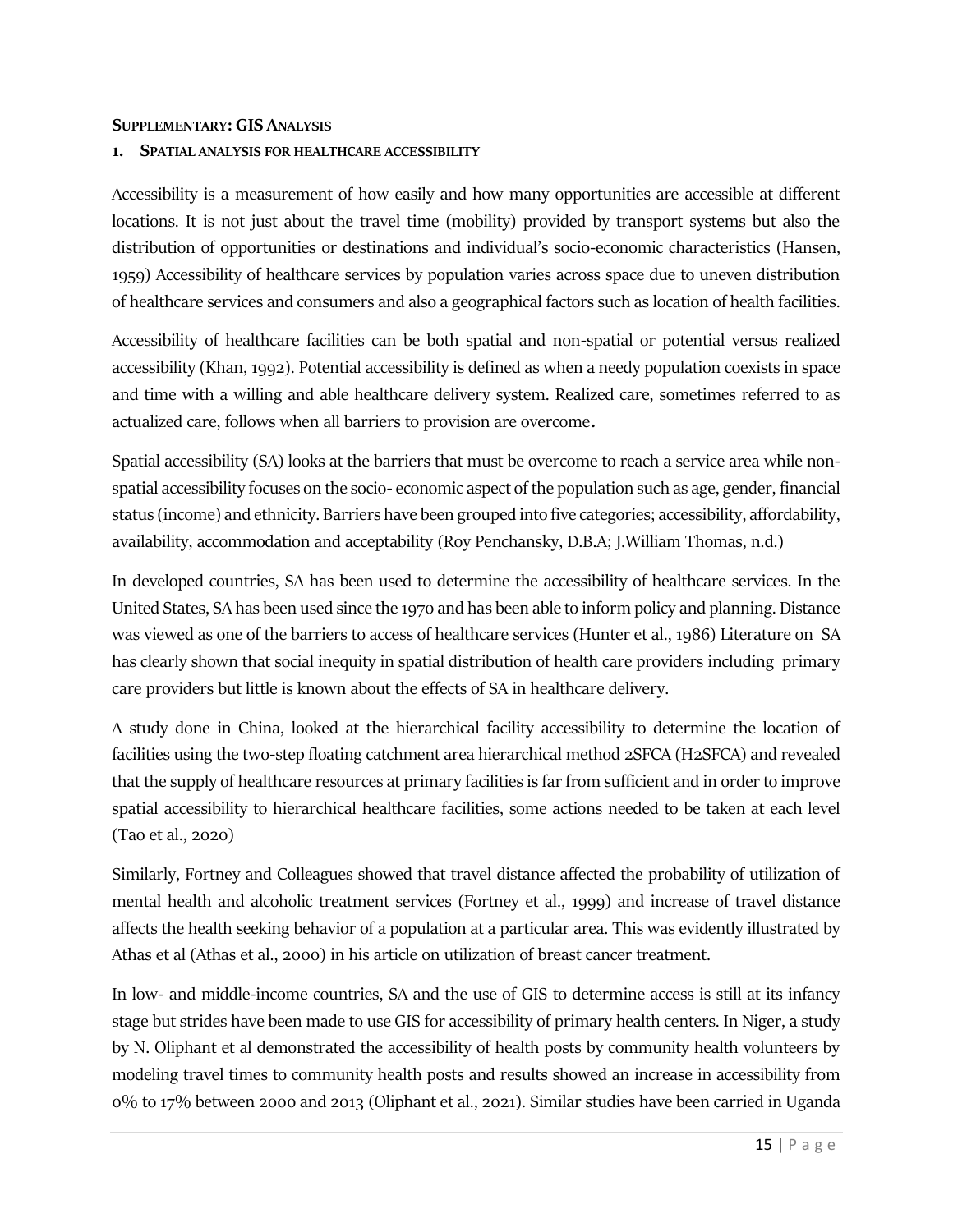to determine access to healthcare which revealed a widespread disparities in accessibility between regions, using the policy relevant threshold of ensuring people live within 1 h of the nearest health facility (Ouma et al., 2021) and also as a tool to determine the stunting rates of children under 5 years in Ghana. The prevalence maps showed that environmental factors contributed to stunting among these children (Aheto & Dagne, 2021).

In Kenya, SA has been used to model the accessibility of urban areas using boda-boda and found that 84% of the population can access an urban centers within 1 hour (Macharia, Mumo, et al., 2021) as well mapping the child survival patterns in the last 22 years and the results revealed lives lost were due to high declining parity (Macharia, Joseph, et al., 2021)

GIS in public health has had a tremendous growth because of the availability of various technological information services and software. Therefore, SA has been used to clearly answer health problems in different geographical areas by modeling scenarios using the barriers populations face in order to access health care and these results in western countries has been used to inform policy and measures be placed in order to reduce the effects of these barriers.

# <span id="page-19-0"></span>**1.1. Introduction**

Healthcare planning and provision is a critical matter to the well-being of a population. Accessibility of health care facilities differs in terms of health care needs and accessibility by the population. In this regard planning involves mostly the accessibility and distribution of health facilities in the Country.

The levels of care of healthcare facilities and its distribution also plays a vital role in the distribution of healthcare personnel and equipment's and the population demand for the different facilities.

Geographic Information System (GIS) has formed the basis in decision making in most developed countries and has played a vital role in decision-making and economic planning.

Spatial analysis requires an integrated use of information from a multitude of sources both at local and at national government. In most developing Countries, the use of GIS has been hampered by the lack of accurate, detailed, and spatial demographic data use and has not been able to use it to determine the accessibility and distribution of health facilities across the countries.

In Kenya, GIS is still at its infancy stage in healthcare systems in understanding the distribution of disease, health facility accessibility and distribution. Therefore, we are going to use GIS to understand the distribution and accessibility of Cath lab facilities and Cardiologists in Kenya. Spatial analysis will involve the use of a AccessMod 5 tool to determine time to revascularization therapy and the geographic barriers involved in the accessibility of facilities for patients suffering from ACS and STEMI. This will provide information on the referral system between health facilities in the Counties.

We will also have a county accessibility map indicating the access of counties to the Cath lab facilities within 2hrs in Kenya. This will give an overview of the counties where patients are at risk of developing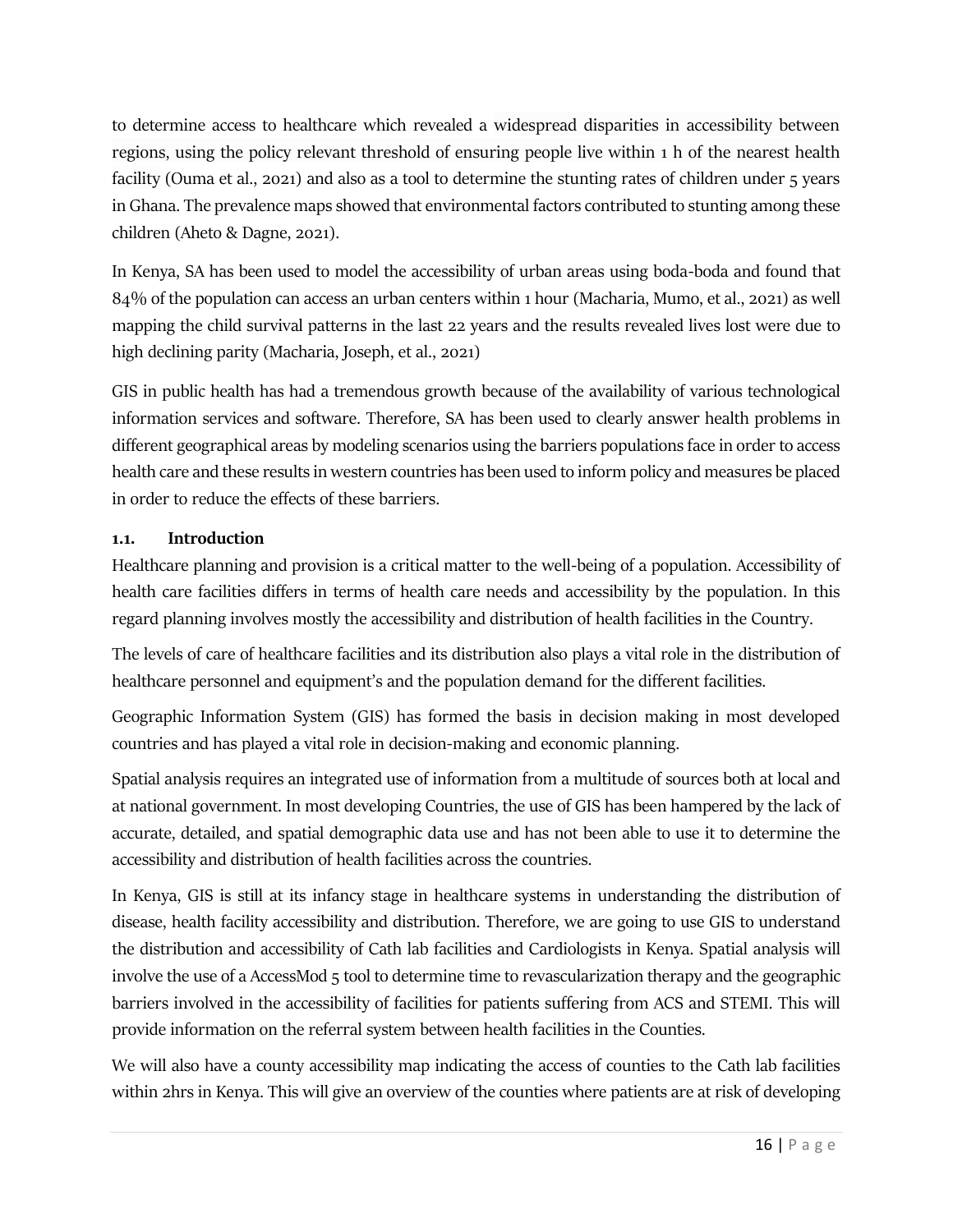adverse cardiac outcomes due to the inaccessibility of the Cath lab facilities. To determine the impact of equipping facilities to be STEMI prepared, a map was created to show the difference in counties at risk and the accessibility.

# <span id="page-20-0"></span>**1.2. Geographic accessibility**

Geographic accessibility refers to the ease of individuals accessing health facilities from one facility to the next. This can be determined by population distribution, transport infrastructure and the distribution of health facilities. Geographic accessibility can be measured in three different ways, provider versus people, distance, and travel time to facilities. Spatial analysis tools that can best outline geographic accessibility are Kernel density, network analysis, cost-distance analysis, gravity models and Euclidean analysis.

For the purposes of determining the least cost time and modeling our data as per the travel time, we are going to use the cost distance spatial analysis to determine the accessibility of Cath lab facilities and the population at risk within the revascularization therapy time, which is 120 minutes.

# <span id="page-20-1"></span>**1.3. Cost distance analysis**

Health seeking behavior among populations is dependent on several factors such as financial ability, economic status, and geographic location of facilities. To determine accessibility of health facilities by individuals, we calculated the least cost path a person would take to reach a Cath lab facility. Cost in this case has been defined as time. Geographic barriers such as water bodies, forests and rivers were considered in the analysis. For this modeling study, we used data of Kenya's Cath lab facilities from Regional Center for Mapping of Resources for Development (RCMRD) and roads to determine the least cost distance a patient would take to seek revascularization therapy for the management of STEMI in Kenya.

Travel scenarios used in this modeling were: 1) Walking, ii) bicycle, iii) motorcycle, iv) vehicle transport. These travel scenarios were based on the land surface and the type of roads in Kenya. Mean travel time was based on the type of travel scenario and ranged between 1 and two hours with up to 110km/hr. in distance.

## <span id="page-20-2"></span>**1.4. Methodology**

We used the health facility shapefile from RCMRD and included Cath lab facilities and those facilities that have access to a cardiologist. For hospitals with incorrect coordinates, we geocoded facilities using ArcMap and world map. We obtained the total population from the world population geoportal for 2020. As for the travel distance, we gathered the road network data from RCMRD and open street map using arc map (version 10.6). Using the road network, facilities, and the population, we created a travel impedance, which was later used to create a cost distance set of rules based on the location of the Cath lab facilities using the AccessMod (version 5). This enabled us to compute the proportion of population at risk of developing adverse cardiac outcomes due to lack of access to revascularization therapy. We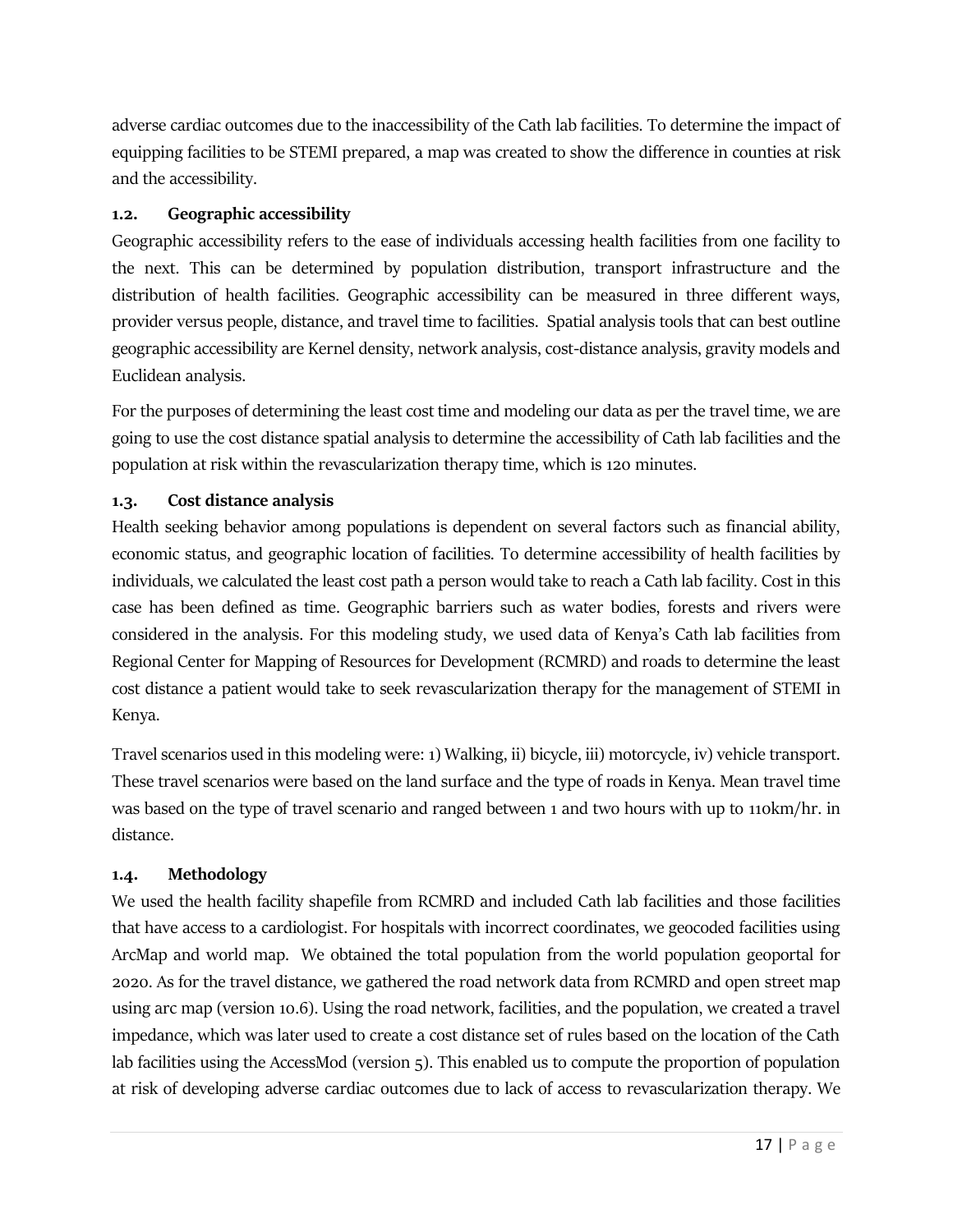obtained the county map using the population map and this gave an outline of the counties able to access Cath lab facilities before and after upgrade.

#### <span id="page-21-0"></span>**1.5. Results**

#### **Accesibility of healthcare facilities**

We used three scenarios to model the accessibility of Cath Lab facilities in Kenya. The first scenario we used a walking distance with a speed of 5km/hr keeping in mind the barriers set while accessing health facilities. We also modeled our accessibility by using the motorized model and results showed the accessibility to the Cath Lab facilities in the urban areas be accessed by cars at a speed of 80km/hr. This can be attributed to the fact that the road networks in these counties are better and healthcare services can be accessed easily.

The results showed the Cath-Lab facilities accessibility is more than 2hrs for majority of the Counties and very few Counties that were near the facilities could access them within 30 minutes and 60 minutes respectively. These are the facilities within a road network and in an urban area.

*Level 5*

*Figure 1: Accessibility of Cath-Lab facilities within 2hrs Figure 2: Accessibility of Cath-Lab Facilities with upgrade of* 



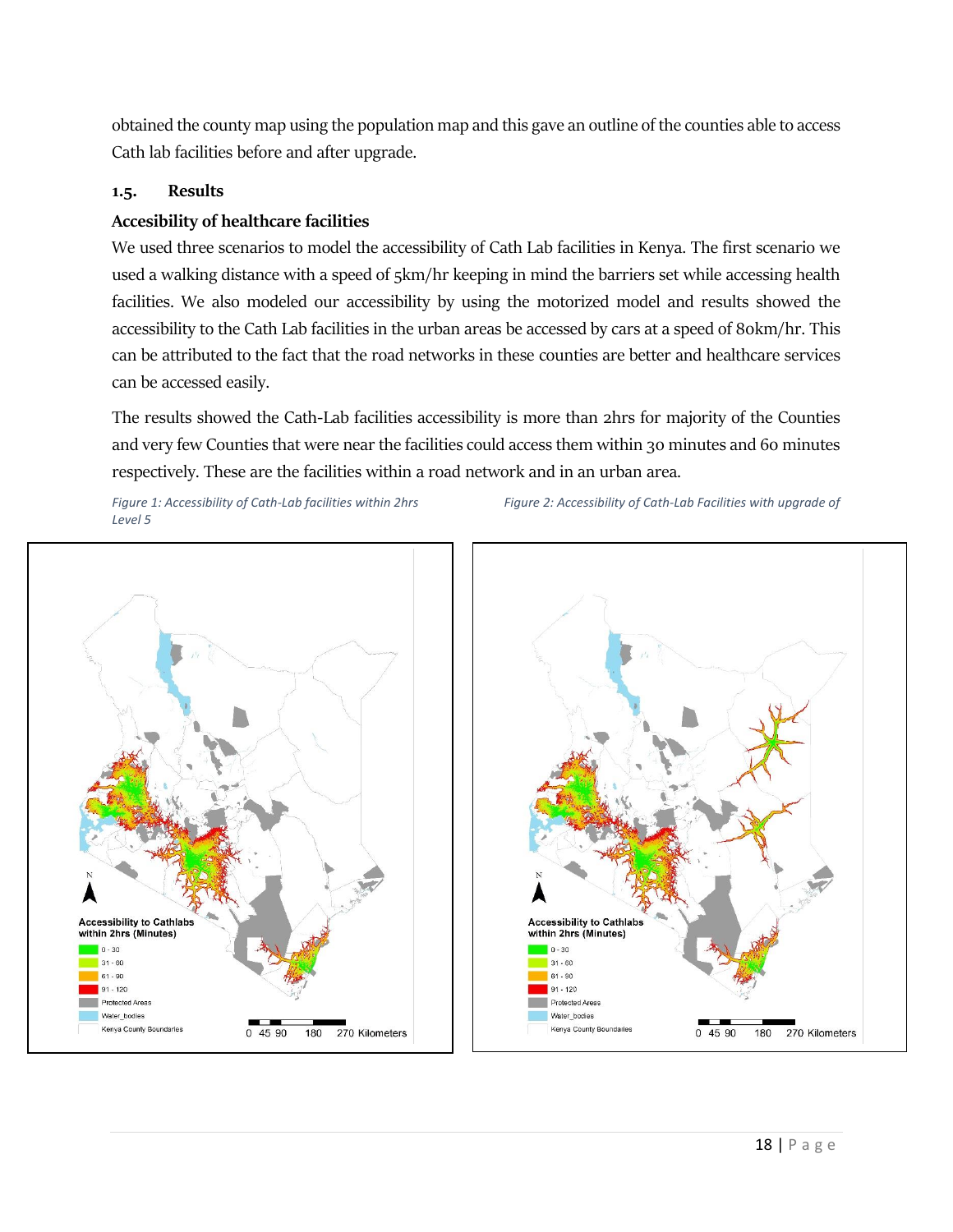Majority of North Eastern part of the country can only access the Cath Lab facilities in more than 2hrs, increasing the likelihood of developing adverse cardiac outcomes. The recommend time to a Cath-Lab facility is within 120 minutes. A second analysis was done to determine the accessibility if the level 5 hospital would be equipped to be STEMI prepared. The results showed that the upgrade of the facilities would greatly improve the accessibility of counties and the facilities and this would see a reduction in mortality and an improvement in outcomes.

*Figure 3: Accessibility of Counties before upgrade* Figure 4: Accessibility of Counties after upgrade Figure 4: Accessibility of Counties after upgrade



A county accessibility map was obtained to determine the total number of counties at risk of developing adverse cardiac outcomes and as per the above map, a total of the population in North Eastern are not able to access the Cath lab facilities within the recommended time of 2hrs. After the upgrade of the level 4 hospital in Wajir and Garissa Level 5 hospital the accessibility of Counties improved with a total of 38 counties with accessibility and 9 Counties still not able to access revascularization therapy.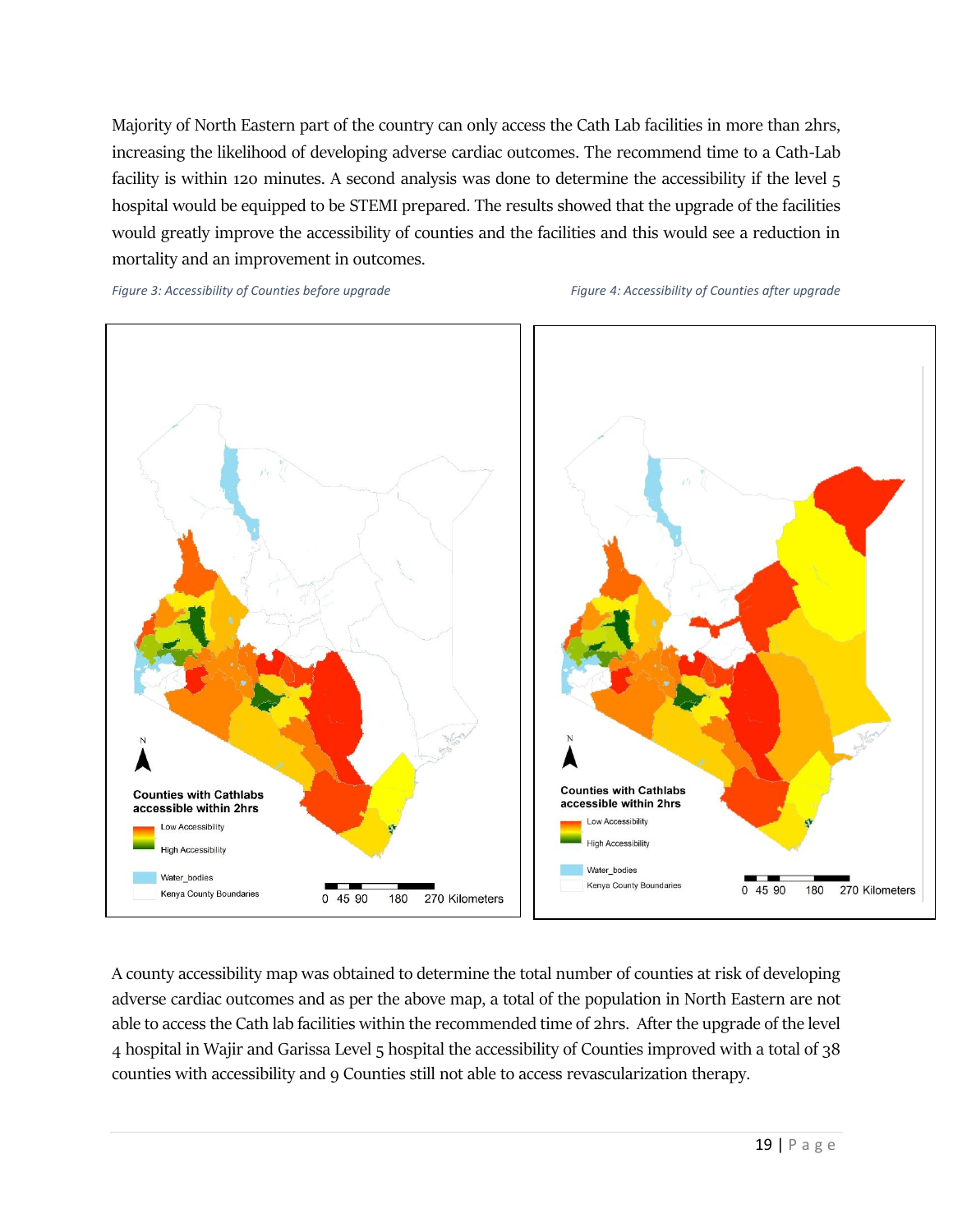The results revealed 15 counties could not access Cath lab facilities and revascularization therapy and after the upgrade the numbers dropped to 9 Counties who couldn't access the Cath lab facilities.

|                |                    | <b>Accessibility before</b> | <b>Accessibility after upgrade</b> |  |  |
|----------------|--------------------|-----------------------------|------------------------------------|--|--|
| No.            | <b>COUNTY</b>      | <b>Upgrade</b>              |                                    |  |  |
| $\mathbf 1$    | <b>Baringo</b>     | Yes                         |                                    |  |  |
| $\overline{2}$ | <b>Bomet</b>       | Yes                         |                                    |  |  |
| 3              | Bungoma            | Yes                         |                                    |  |  |
| 4              | <b>Busia</b>       | Yes                         |                                    |  |  |
| 5              | Elgeyo-Marakwet    | Yes                         |                                    |  |  |
| 6              | Embu               | Yes                         |                                    |  |  |
| $\overline{7}$ | Garissa            | <b>No</b>                   | New Included                       |  |  |
| 8              | Isiolo             | No                          | New Included                       |  |  |
| 9              | Kajiado            | Yes                         |                                    |  |  |
| 10             | Kakamega           | Yes                         |                                    |  |  |
| 11             | Kericho            | Yes                         |                                    |  |  |
| 12             | Kiambu             | Yes                         |                                    |  |  |
| 13             | Kilifi             | Yes                         |                                    |  |  |
| 14             | Kirinyaga          | Yes                         |                                    |  |  |
| 15             | Kisumu             | Yes                         |                                    |  |  |
| 16             | Kitui              | Yes                         |                                    |  |  |
| 17             | Kwale              | Yes                         |                                    |  |  |
| 18             | Machakos           | Yes                         |                                    |  |  |
| 19             | Makueni            | Yes                         |                                    |  |  |
| 20             | Mandera            | <b>No</b>                   | New Included                       |  |  |
| 21             | Mombasa            | Yes                         |                                    |  |  |
| 22             | Murang'a           | Yes                         |                                    |  |  |
| 23             | Nairobi            | Yes                         |                                    |  |  |
| 24             | Nakuru             | Yes                         |                                    |  |  |
| 25             | Nandi              | Yes                         |                                    |  |  |
| 26             | Narok              | Yes                         |                                    |  |  |
| 27             | Nyamira            | Yes                         |                                    |  |  |
| 28             | Nyandarua          | Yes                         |                                    |  |  |
| 29             | Nyeri              | Yes                         |                                    |  |  |
| 30             | Siaya              | Yes                         |                                    |  |  |
| 31             | Taita Taveta       | Yes                         |                                    |  |  |
| 32             | Tana River         | No                          | New Included                       |  |  |
| 33             | <b>Trans Nzoia</b> | Yes                         |                                    |  |  |
| 34             | Uasin Gishu        | Yes                         |                                    |  |  |
| 35             | Vihiga             | Yes                         |                                    |  |  |
| 36             | Wajir              | No                          | New Included                       |  |  |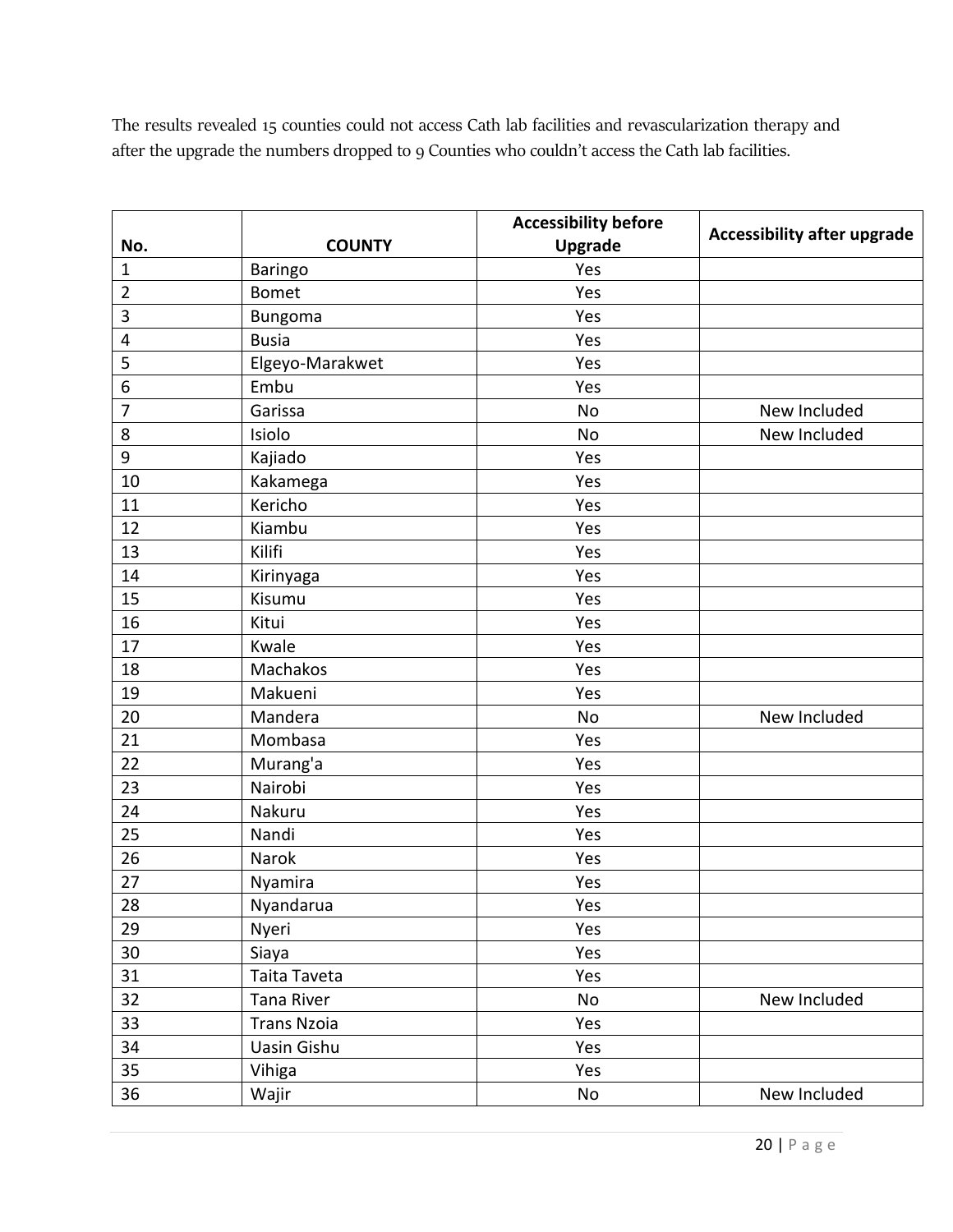| $\sim$<br>$\sim$<br>$\cdot$ | w<br>.к<br>. | . |  |
|-----------------------------|--------------|---|--|
|                             |              |   |  |

A population map was obtained to determine the total percentage of individuals at risk of developing adverse cardiac outcomes. As per the above map, 53619823 individuals were included in the analysis. The results revealed that 24957935 individuals could be able to access a cardiologist and facilities, which translates to 46.54% of individuals. The North Eastern part of Kenya are not able to access the Cath lab facilities within the recommended time of 2hrs. After the upgrade of the level 4 hospital in Wajir and Garissa Level 5 hospital the accessibility of the population increased to 49.3% with accessibility and this will reduce the number of adverse outcomes.

*Figure 5: Population Accessibility before Upgrade* Figure 6: Population Accessibility after Upgrade



The below table shows the population increased before and after the upgrade of facilities to be STEMI prepared.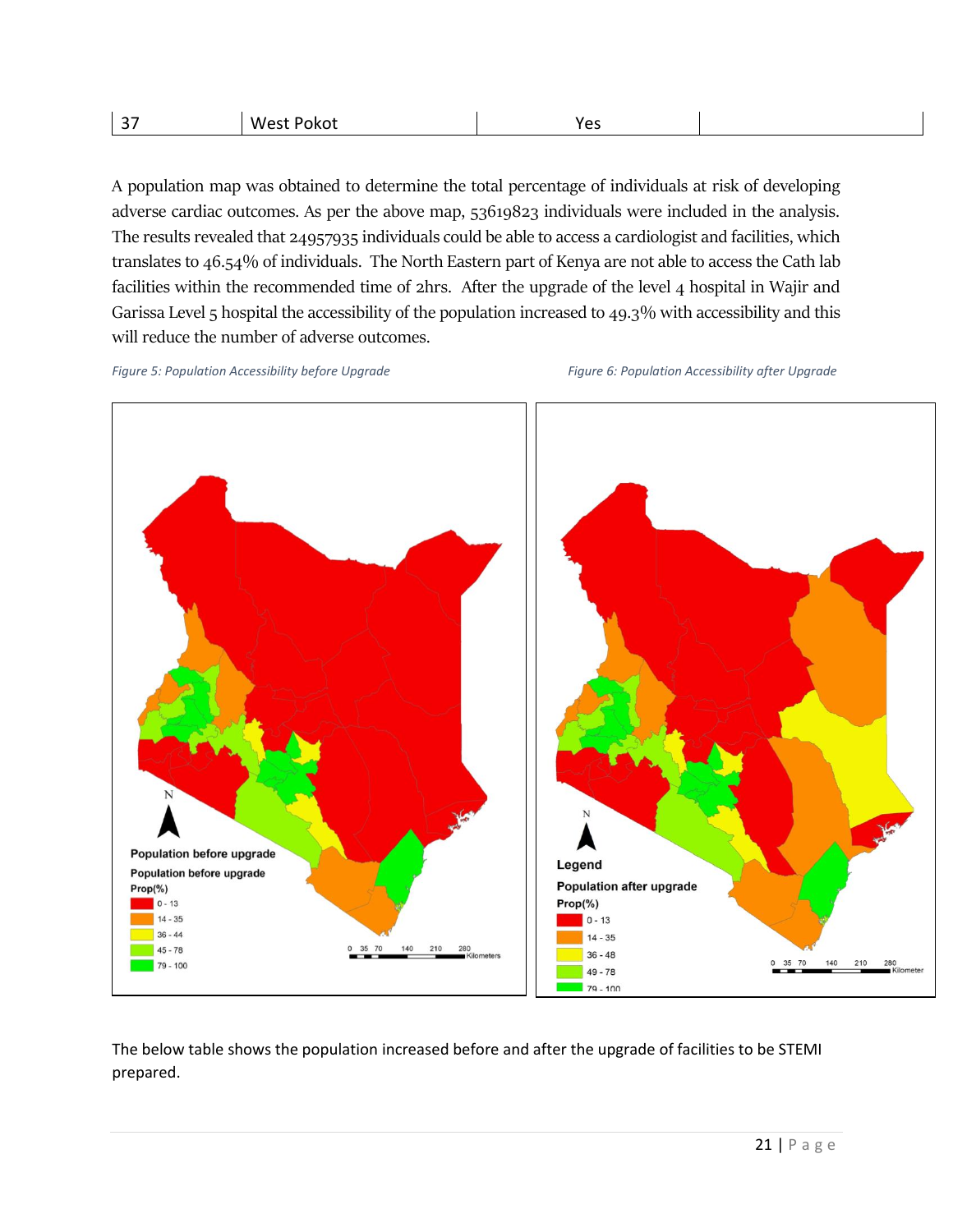# 22 | P a g e

| <b>NAME</b>        | <b>Total</b> | Cath-lab     | Prop (%)       | Cath-lab upgraded | Prop (%)         | <b>Increase</b>         |
|--------------------|--------------|--------------|----------------|-------------------|------------------|-------------------------|
| <b>Bungoma</b>     | 1759286      | 502703       | 29             | 502703            | 29               | 0                       |
| <b>Busia</b>       | 940447       | 314280       | 33             | 314280            | 33               | 0                       |
| Nyandarua          | 700504       | 308411       | 44             | 308411            | 44               | 0                       |
| Mandera            | 2587522      | 0            | $\pmb{0}$      | 97019             | 4                | $\overline{\mathbf{4}}$ |
| Embu               | 634109       | 279899       | 44             | 279899            | 44               | 0                       |
| Kitui              | 1237516      | 29378        | $\overline{2}$ | 30225             | $\overline{c}$   | 0                       |
| Nyamira            | 724361       | 233          | 0              | 233               | $\mathbf 0$      | $\pmb{0}$               |
| Marsabit           | 354764       | 0            | 0              | $\Omega$          | 0                | 0                       |
| Kiambu             | 1882916      | 1858099      | 99             | 1858099           | 99               | 0                       |
| Laikipia           | 560668       | 0            | $\pmb{0}$      | 0                 | 0                | $\pmb{0}$               |
| Migori             | 1132744      | 0            | 0              | $\Omega$          | 0                | 0                       |
| Isiolo             | 176997       | 0            | 0              | 4433              | 3                | 3                       |
| Uasin Gishu        | 1304465      | 1279263      | 98             | 1279263           | 98               | $\pmb{0}$               |
| Bomet              | 1062172      | 14457        | $\mathbf{1}$   | 14457             | $\mathbf{1}$     | $\boldsymbol{0}$        |
| Murang'a           | 1106499      | 1003514      | 91             | 1003514           | 91               | 0                       |
| Kajiado            | 989422       | 605305       | 61             | 605305            | 61               | $\boldsymbol{0}$        |
| Meru               | 1651705      | 0            | $\pmb{0}$      | $\Omega$          | $\boldsymbol{0}$ | 0                       |
| Machakos           | 1342117      | 1107149      | 82             | 1107149           | 82               | 0                       |
| Lamu               | 120330       | 0            | $\pmb{0}$      | 0                 | $\boldsymbol{0}$ | 0                       |
| Kakamega           | 2145849      | 1497588      | 70             | 1497588           | 70               | 0                       |
| Turkana            | 1208590      | 0            | 0              | 0                 | 0                | 0                       |
| <b>Tana River</b>  | 376776       | 1079         | $\pmb{0}$      | 82758             | 22               | $22\,$                  |
| Kilifi             | 1467143      | 1232405      | 84             | 1232405           | 84               | $\pmb{0}$               |
| Taita Taveta       | 384037       | 96544        | 25             | 96544             | 25               | $\pmb{0}$               |
| Narok              | 1245380      | 160300       | 13             | 160300            | 13               | $\pmb{0}$               |
| Kisii              | 1418515      | 0            | $\pmb{0}$      | 0                 | $\pmb{0}$        | 0                       |
| Wajir              | 1712079      | 0            | 0              | 565934            | 33               | 33                      |
| Makueni            | 1067829      | 473910       | 44             | 473910            | 44               | $\pmb{0}$               |
| Kericho            | 1082744      | 741580       | 68             | 741580            | 68               | 0                       |
| Nakuru             | 2320012      | 1525409      | 66             | 1525409           | 66               | $\pmb{0}$               |
| Nairobi            | 4660454      | 4637659      | 100            | 4637659           | 100              | $\pmb{0}$               |
| Elgeyo Marakwet    | 538245       | 403610       | 75             | 403610            | 75               | 0                       |
| Garissa            | 1536287      | 0            | $\mathbf 0$    | 733741            | 48               | 48                      |
| Vihiga             | 706032       | 696068       | 99             | 696068            | 99               | 0                       |
| <b>Baringo</b>     | 793586       | 160487       | 20             | 160487            | 20               | 0                       |
| Samburu            | 319323       | 0            | 0              | 0                 | 0                | $\pmb{0}$               |
| Nyeri              | 810356       | 55053        | $\overline{7}$ | 55053             | $\overline{7}$   | 0                       |
| Mombasa            | 1205664      | 945353       | 78             | 945353            | 78               | $\pmb{0}$               |
| Nandi              | 1099227      | 1065521      | 97             | 1065521           | 97               | $\pmb{0}$               |
| Kirinyaga          | 614838       | 552903       | 90             | 552903            | $90\,$           | 0                       |
| Tharaka Nithi      | 450652       | 6236         | 1              | 6236              | 1                | 0                       |
| Kwale              | 842968       | 294312       | 35             | 294312            | 35               | $\pmb{0}$               |
| <b>Trans Nzoia</b> | 1178118      | 1139801      | 97             | 1139801           | 97               | 0                       |
| West Pokot         | 735171       | 197218       | 27             | 197218            | 27               | $\boldsymbol{0}$        |
| Siaya              | 1037581      | 691983       | 67             | 691983            | 67               | $\pmb{0}$               |
| Homa Bay           | 1187845      | 3269         | 0              | 3269              | 0                | 0                       |
| Kisumu             | 1205979      | 1076952      | 89             | 1076952           | 89               | 0                       |
| Total              | 53,619,823   | 24,957,935   |                | 26,441,587        |                  |                         |
|                    |              | 46.54609651% |                | 49.31308129%      |                  |                         |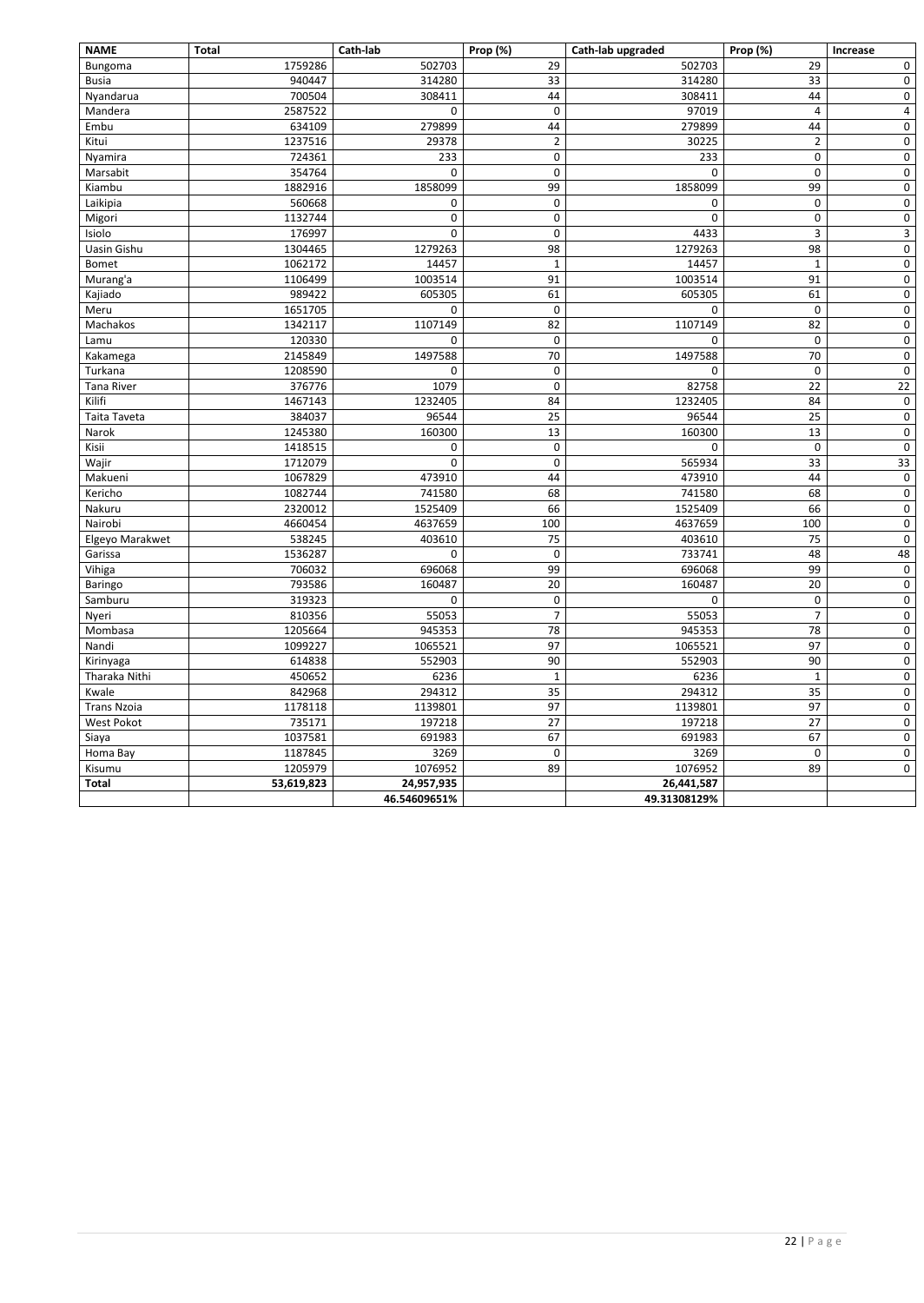#### <span id="page-26-0"></span>**1.6. Conclusion**

This analysis was done to assess the accessibility of the Cath lab facilities In Kenya. STEMI preparedness is time sensitive and requires patients to be attended to in a timely fashion. The reperfusion therapy is usually within 120 minutes and this will minimize any adverse effects on the patients. The GIS analysis using the cost distance analysis to assess accessibility to a cardiologist and more so revascularization therapy revealed that majority of the counties cannot access the facilities within 2hrs of onset of symptoms suggestive of STEMI. With the upgrade of the Level 4 and level 5, the population accessibility increased by 2.8% indicating if systemic challenges can be solved in this County hospitals and focus be on improving their level of STEMI preparedness, then there is a likely hood of decreasing the mortality rate due to STEMI. This will also improve the quality of life and economic status of these counties. Therefore, the county governments in each county needs to work collaboratively with other institutions to ensure the service delivery is improved.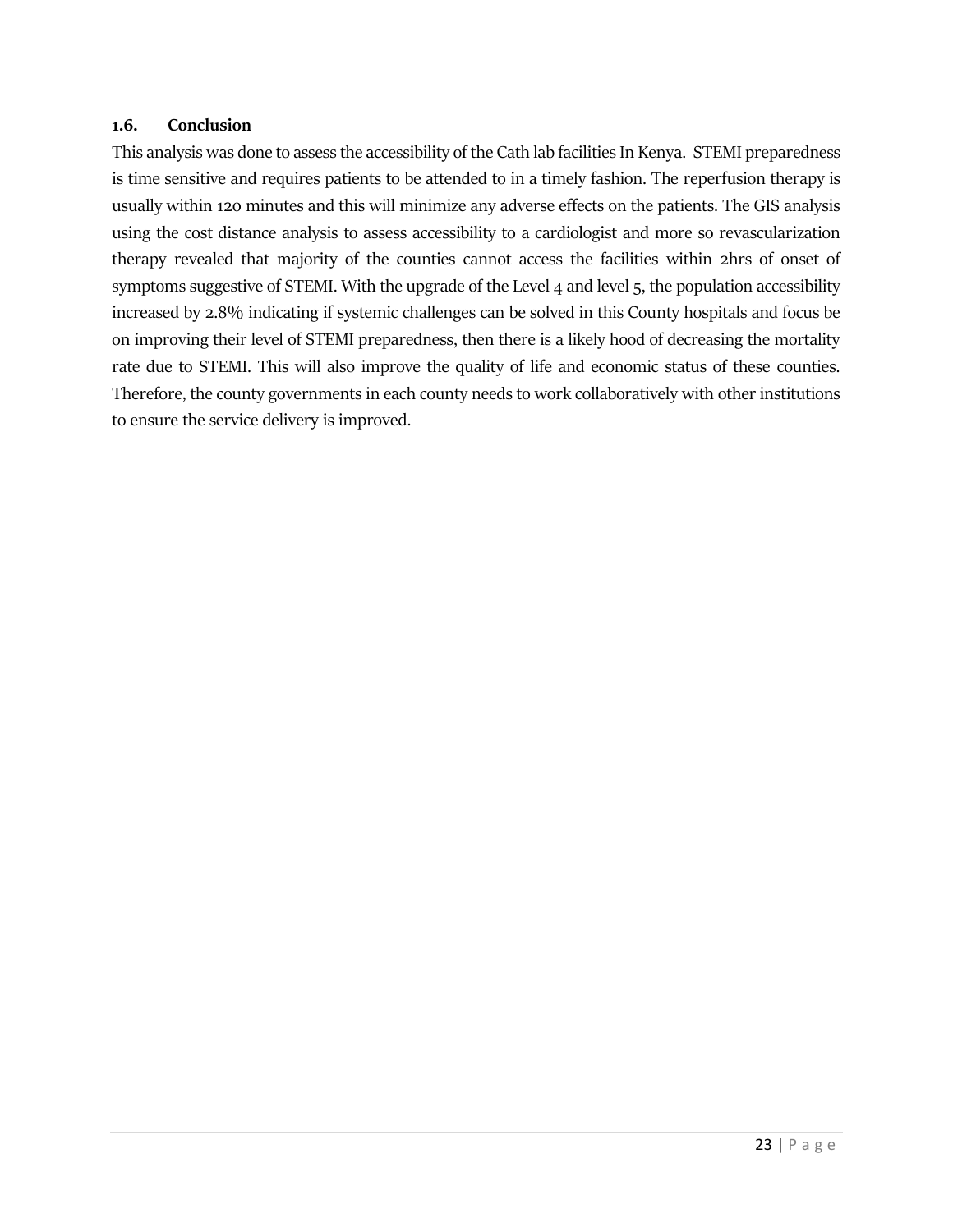#### <span id="page-27-0"></span>**2. REFERENCES**

- Aheto, J. M. K., & Dagne, G. A. (2021). Geostatistical analysis, web-based mapping, and environmental determinants of under-5 stunting: evidence from the 2014 Ghana Demographic and Health Survey. *The Lancet Planetary Health*, *5*(6), e347–e355. https://doi.org/10.1016/S2542- 5196(21)00080-2
- Athas, W. F., Adams-Cameron, M., Hunt, W. C., Amir-Fazli, A., & Key, C. R. (2000). Travel distance to radiation therapy and receipt of radiotherapy following breast-conserving surgery. *Journal of the National Cancer Institute*, *92*(3), 269–271. https://doi.org/10.1093/jnci/92.3.269
- Fortney, J., Rost, K., Zhang, M., & Warren, J. (1999). The Impact of Geographic Accessibility on the Intensity and Quality of Depression Treatment. *Medical Care*, *37*(9). https://journals.lww.com/lwwmedicalcare/Fulltext/1999/09000/The\_Impact\_of\_Geographic\_Accessibility\_on\_the.5.aspx
- Hansen, W. G. (1959). How Accessibility Shapes Land Use. *Journal of the American Planning Association*, *25*(2), 73–76. https://doi.org/10.1080/01944365908978307
- Hunter, J. M., Shannon, G. W., & Sambrook, S. L. (1986). Rings of madness: Service areas of 19th century asylums in North America. *Social Science and Medicine*, *23*(10), 1033–1050. https://doi.org/10.1016/0277-9536(86)90262-5
- Khan, A. A. (1992). An integrated approach to measuring potential spatial access to health care services. *Socio-Economic Planning Sciences*, *26*(4), 275–287. https://doi.org/10.1016/0038- 0121(92)90004-O
- Macharia, P. M., Joseph, N. K., Snow, R. W., Sartorius, B., & Okiro, E. A. (2021). The impact of child health interventions and risk factors on child survival in Kenya, 1993–2014: a Bayesian spatiotemporal analysis with counterfactual scenarios. *BMC Medicine*, *19*(1), 1–15. https://doi.org/10.1186/s12916-021-01974-x
- Macharia, P. M., Mumo, E., & Okiro, E. A. (2021). Modelling geographical accessibility to urban centres in Kenya in 2019. *PLoS ONE*, *16*(5 May), 1–24. https://doi.org/10.1371/journal.pone.0251624
- Oliphant, N. P., Ray, N., Bensaid, K., Ouedraogo, A., Gali, A. Y., Habi, O., Maazou, I., Panciera, R., Muñiz, M., Sy, Z., Manda, S., Jackson, D., & Doherty, T. (2021). Optimising geographical accessibility to primary health care: A geospatial analysis of community health posts and community health workers in Niger. *BMJ Global Health*, *6*(6), 1–11. https://doi.org/10.1136/bmjgh-2021-005238
- Ouma, P., Macharia, P. M., Okiro, E., & Alegana, V. (2021). *Methods of Measuring Spatial Accessibility to Health Care in Uganda*. 77–90. https://doi.org/10.1007/978-3-030-63471-1\_6